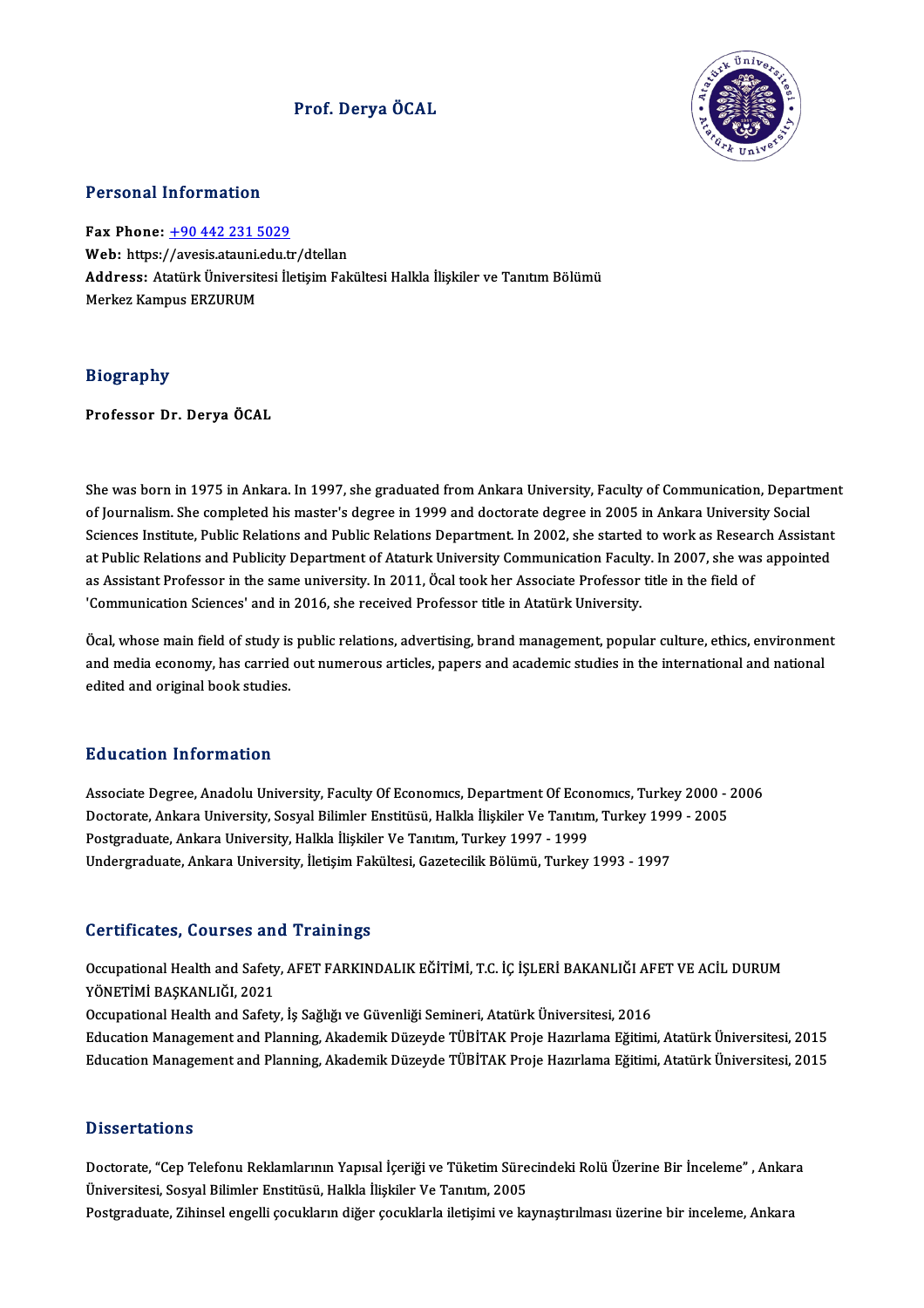University, Institute Of Social Sciences, 1999

Postgraduate, "Zihinsel Engelli Çocukların Diğer Çocuklarla İletişimi ve Kaynaştırılması Üzerine Bir İnceleme" , Ankara Üniversitesi, Sosyal Bilimler Enstitüsü, Halkla İlişkiler Ve Tanıtım, 1997

### Research Areas

Research Areas<br>Social Sciences and Humanities, Mass Communications and Mass Media, Public Relations, Advertising and Acquaint,<br>Communication Sciences **Communication Sciences**<br>Social Sciences and Huma<br>Communication Sciences

# Communication Sciences<br>Academic Titles / Tasks

Professor, Ataturk University, İletisim Fakültesi, Halkla İlişkiler ve Tanıtım, 2016 - Continues Associate Articus 7 - 1991<br>Professor, Ataturk University, İletişim Fakültesi, Halkla İlişkiler ve Tanıtım, 2016 - Continues<br>Associate Professor, Ataturk University, İletişim Fakültesi, Halkla İlişkiler ve Tanıtım, 2011 - 2 Professor, Ataturk University, İletişim Fakültesi, Halkla İlişkiler ve Tanıtım, 2016 - Continues<br>Associate Professor, Ataturk University, İletişim Fakültesi, Halkla İlişkiler ve Tanıtım, 2011 - 2016<br>Assistant Professor, At Associate Professor, Ataturk University, İletişim Fakültesi, Halkla İlişkiler ve Tanıtım, 2011 - 2016<br>Assistant Professor, Ataturk University, İletişim Fakültesi, Halkla İlişkiler ve Tanıtım, 2007 - 2011<br>Research Assistant Assistant Professor, Ataturk University, İletişim Fakültesi, Halkla İlişkiler ve Tanıtım, 2007 - 2011<br>Research Assistant PhD, Ataturk University, İletişim Fakültesi, Halkla İlişkiler ve Tanıtım, 2006 - 2007<br>Research Assist Expert, Gazi University, Rektörlük, Merkez, 1999 - 2000

## Academic and Administrative Experience

Academic and Administrative Experience<br>Social Sciences Institute Doctoral Qualification Committee Member (Sosyal Bilimler Enstitüsü Doktora Yeterlilik Komitesi<br>Üresi), Ataturk University, İletisim Fekültesi, Hallda İliskil Tectu entre unu Trummmeerucry'e Enperience<br>Social Sciences Institute Doctoral Qualification Committee Member (Sosyal Bilimler Enstit<br>Üyesi), Ataturk University, İletişim Fakültesi, Halkla İlişkiler Ve Tanıtım, 2022 - Conti Social Sciences Institute Doctoral Qualification Committee Member (Sosyal Bilimler Enstitüsü Doktora Yeterlilik Komi<br>Üyesi), Ataturk University, İletişim Fakültesi, Halkla İlişkiler Ve Tanıtım, 2022 - Continues<br>Performans Üyesi), Ata<br>Performan<br>Continues<br>Pölüm Aka Performans Değerlendirme Komisyonu Üyesi, Ataturk University, İletişim Fakültesi, Halkla İlişkiler ve Tanıtım, 202<br>Continues<br>Bölüm Akademik Teşvik Değerlendirme Komisyonu Üyesi, Ataturk University, İletişim Fakültesi, Halk Continues<br>Bölüm Akademik Teşvik Değerlendirme Komisyonu Üyesi, Ataturk University, İletişim Fakültesi, Halkla İlişkiler ve<br>Tanıtım, 2020 - Continues Bölüm Akademik Teşvik Değerlendirme Komisyonu Üyesi, Ataturk University, İletişim Fakültesi, Halkla İlişkiler ve<br>Tanıtım, 2020 - Continues<br>Akreditasyon, Sürekli Gelişim ve Yenilenme Kurulu Üyesi, Ataturk University, İletiş Tanıtım, 2020 - Continues<br>Akreditasyon, Sür<br>2019 - Continues<br>Atatürk Üniversite Akreditasyon, Sürekli Gelişim ve Yenilenme Kurulu Üyesi, Ataturk University, İletişim Fakültesi, Halkla İlişkiler Ve<br>2019 - Continues<br>Atatürk Üniversitesi, Atatürk Üniversitesi İletişim Fakültesi, Halkla İlişkiler Ve Tanıt 2019 - Continues<br>Atatürk Üniversitesi, Atatürk Üniversitesi İletişim Fakültesi, Halkla İlişkiler Ve Tanıtım Bölümü, 2018 - Co<br>Fakülte Kurulu Üyesi, Ataturk University, İletişim Fakültesi, Halkla İlişkiler Ve Tanıtım, 2015 Atatürk Üniversitesi, Atatürk Üniversitesi İletişim Fakültesi, Halkla İlişkiler Ve Tanıtım Bölümü, 2018 - Cont<br>Fakülte Kurulu Üyesi, Ataturk University, İletişim Fakültesi, Halkla İlişkiler Ve Tanıtım, 2015 - Continues<br>Dep Deputy Head of Department, Ataturk University, İletişim Fakültesi, Halkla İlişkiler Ve Tanıtım, 2019 - 2020<br>Courses Courses<br>Advertising Campaign and Application, Undergraduate, 2017 - 2018, 2018 - 2019, 2019 - 2020, 2021 - 2022<br>Convertives Undergraduate, 2020, 2021, 2021, 2022 Sources<br>Advertising Campaign and Application, Undergraduate, 2<br>Copywriting, Undergraduate, 2020 - 2021, 2021 - 2022<br>Creduation Preject II Undergraduate, 2009, 2010, 2011

Advertising Campaign and Application, Undergraduate, 2017 - 2018, 2018 - 2019, 2019 - 2020, 2021 - 2022<br>Copywriting, Undergraduate, 2020 - 2021, 2021 - 2022<br>Graduation Project II, Undergraduate, 2009 - 2010, 2010 -2011, 20 Copywriting, Undergraduate, 2020 - 2021, 2021 - 2022<br>Graduation Project II, Undergraduate, 2009 - 2010, 2010 - 2011, 2011 - 2012, 2012 - 2013, 2<br>2015 - 2016, 2016 - 2017, 2017 - 2018, 2018 - 2019, 2019 - 2020, 2020 - 2021, Graduation Project II, Undergraduate, 2009 - 2010, 2010 - 2011, 2011 - 2012, 2012 - 2013, 2013 - 2014, 2<br>2015 - 2016, 2016 - 2017, 2017 - 2018, 2018 - 2019, 2019 - 2020, 2020 - 2021, 2021 - 2022<br>Communication Ethics , Unde 2015 - 2016, 2016 - 2017, 2017 - 2018, 2018 - 2019, 2019 - 2020, 2018 - 2020, 2018 - 2019, 2018 - 2019, 2021<br>Communication Ethics , Undergraduate, 2017 - 2018, 2018 - 2019, 2021<br>Consulting PhD, Doctorate, 2019 - 2020, 2020 Communication Ethics , Undergraduate, 2017 - 2018, 2018 - 2019, 2019 - 2020, 2020 - 2021, 2021 - 2022<br>Consulting PhD, Doctorate, 2019 - 2020, 2020 - 2021, 2021 - 2022 Consulting PhD, Doctorate, 2019 - 2020, 2020 - 2021, 2021 - 2022<br>Advertising Campaign Practices , Undergraduate, 2020 - 2021, 2021 - 2022<br>Consultancy, Postgraduate, 2010 - 2011, 2011 - 2012, 2012 - 2013, 2013 - 2014, 2014 Advertising Campaign Practices , Undergraduate, 2020 - 2021, 2021 - 2022<br>Consultancy, Postgraduate, 2010 - 2011, 2011 - 2012, 2012 - 2013, 2013 - 2<br>2017 - 2018, 2018 - 2019, 2019 - 2020, 2020 - 2021, 2021 - 2022<br>Seminar Ph Consultancy, Postgraduate, 2010 - 2011, 2011 - 2012, 2012 - 2013<br>2017 - 2018, 2018 - 2019, 2019 - 2020, 2020 - 2021, 2021 - 2022<br>Seminar Ph.D., Doctorate, 2019 - 2020, 2020 - 2021, 2021 - 2022<br>Conveniting Undergraduate, 20 2017 - 2018, 2018 - 2019, 2019 - 2020, 2020 - 2021, 2021 - 2022<br>Seminar Ph.D., Doctorate, 2019 - 2020, 2020 - 2021, 2021 - 2022<br>Copywriting, Undergraduate, 2020 - 2021, 2021 - 2022 AdvertisingCampaignPractices ,Undergraduate,2020 -2021,2021 -2022 SpecializationCourse ,Postgraduate,2019 -2020,2020 -2021,2021 -2022 Graduation Project II, Undergraduate, 2009 - 2010, 2010 - 2011, 2011 - 2012, 2012 - 2013, 2013 - 2014, 2014 - 2015,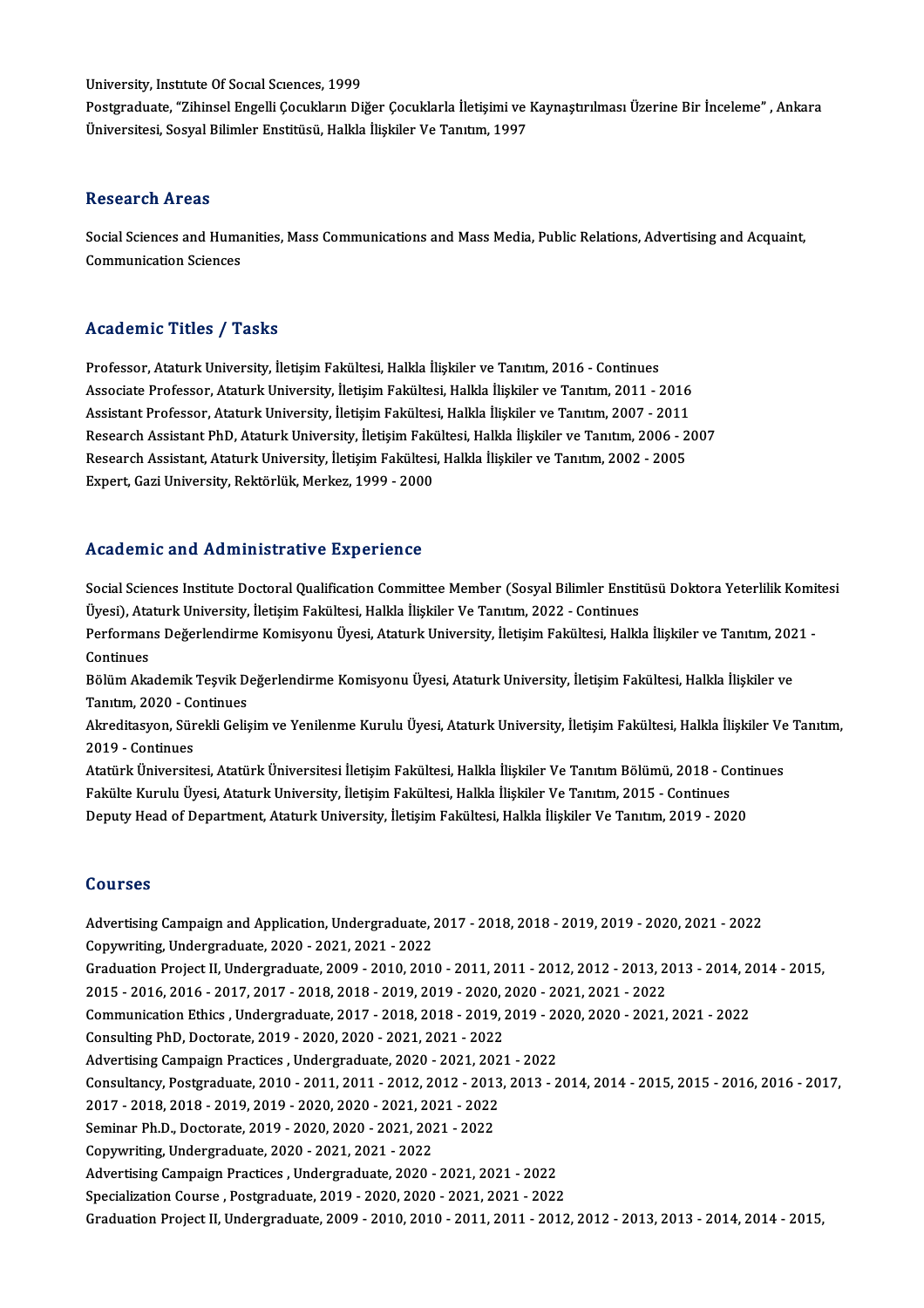2015 -2016,2016 -2017,2017 -2018,2018 -2019,2019 -2020,2020 -2021,2021 -2022 2015 - 2016, 2016 - 2017, 2017 - 2018, 2018 - 2019, 2019 - 2020, 2020 - 2021, 2021 - 2022<br>Communication Ethics , Undergraduate, 2017 - 2018, 2018 - 2019, 2019 - 2020, 2020 - 2021, 2021 - 2022<br>Spesialization Course Ph.D., D 2015 - 2016, 2016 - 2017, 2017 - 2018, 2018 - 2019, 2019 - 2020, 2020 - 2021,<br>Communication Ethics , Undergraduate, 2017 - 2018, 2018 - 2019, 2019 - 2020,<br>Specialization Course Ph.D. , Doctorate, 2019 - 2020, 2020 - 2021, Communication Ethics , Undergraduate, 2017 - 2018, 2018 - 2019, 2019 - 2020, 2020 - 2021, 2021 - 2022<br>Specialization Course Ph.D. , Doctorate, 2019 - 2020, 2020 - 2021, 2021 - 2022<br>Seminar, Postgraduate, 2019 - 2020, 2020 Specialization Course Ph.D. , Doctorate, 2019 - 2020, 2020 - 2021, 2021 - 2022<br>Seminar, Postgraduate, 2019 - 2020, 2020 - 2021, 2021 - 2022<br>Introduction to Advertising, Undergraduate, 2012 - 2013, 2018 - 2019, 2019 - 2020, Seminar, Postgraduate, 2019 - 2020, 2020 - 2021, 2021 - 2022<br>Introduction to Advertising, Undergraduate, 2012 - 2013, 2018 - 2019, 2019 - 2020, 2020 - 2021, 2021 - 2022<br>Ad Analysis, Undergraduate, 2011 - 2012, 2012 - 2013, Introduction to Advertising, Undergraduate, 2<br>Ad Analysis, Undergraduate, 2011 - 2012, 201<br>2019, 2019 - 2020, 2020 - 2021, 2021 - 2022<br>Craduation Project J. Undergraduate, 2009, 2 Ad Analysis, Undergraduate, 2011 - 2012, 2012 - 2013, 2013 - 2014, 2014 - 2015, 2015 - 2016, 2016 - 2017, 2018<br>2019, 2019 - 2020, 2020 - 2021, 2021 - 2022<br>Graduation Project I , Undergraduate, 2009 - 2010, 2010 - 2011, 201 2019, 2019 - 2020, 2020 - 2021, 2021 - 2022<br>Graduation Project I , Undergraduate, 2009 - 2010, 2010 - 2011, 2011 - 2012, 2012 - 2013, 2013 - 2014, 2014 - 2015,<br>2015 - 2016, 2016 - 2017, 2017 - 2018, 2018 - 2019, 2019 - 202 Graduation Project I , Undergraduate, 2009 - 2010, 2010 - 2011, 2011 - 2012, 2012 - 2013, 2013 - 2014, 2014 - 201<br>2015 - 2016, 2016 - 2017, 2017 - 2018, 2018 - 2019, 2019 - 2020, 2020 - 2021, 2021 - 2022<br>Ad Analysis, Under 2015 - 2016, 2016 - 2017, 2017 - 2018, 2018<br>Ad Analysis, Undergraduate, 2011 - 2012, 201<br>2019, 2019 - 2020, 2020 - 2021, 2021 - 2022<br>Digital Advantising, Undergraduate, 2020, 20 Ad Analysis, Undergraduate, 2011 - 2012, 2012 - 2013, 2013 -<br>2019, 2019 - 2020, 2020 - 2021, 2021 - 2022<br>Digital Advertising , Undergraduate, 2020 - 2021, 2021 - 2022<br>Digital Advertising , Undergraduate, 2020 - 2021, 2021, 2019, 2019 - 2020, 2020 - 2021, 2021 - 2022<br>Digital Advertising , Undergraduate, 2020 - 2021, 2021 - 2022<br>Digital Advertising , Undergraduate, 2020 - 2021, 2021 - 2022 Digital Advertising , Undergraduate, 2020 - 2021,<br>Digital Advertising , Undergraduate, 2020 - 2021,<br>Digital Advertising , Undergraduate, 2021 - 2022<br>Digital Advertising , Undergraduate, 2021 - 2022 Digital Advertising , Undergraduate, 2020 - 2021,<br>Digital Advertising , Undergraduate, 2021 - 2022<br>Digital Advertising , Undergraduate, 2021 - 2022<br>Advertising Theory, Undergraduate, 2021 - 2022 Digital Advertising , Undergraduate, 2021 - 2022<br>Digital Advertising , Undergraduate, 2021 - 2022<br>Advertising Theory, Undergraduate, 2010 - 2011, 2011 - 2012, 2012 - 2013, 2013 - 2014, 2015 - 2016, 2016 - 2017,<br>2017 - 2018 Digital Advertising , Undergraduate, 2021 - 2022<br>Advertising Theory, Undergraduate, 2010 - 2011, 2011 - 2012, 201<br>2017 - 2018, 2018 - 2019, 2019 - 2020, 2020 - 2021, 2021 - 2022<br>Introduction to Communication, Undergraduate Advertising Theory, Undergraduate, 2010 - 2011, 2011 - 2012, 2012 - 2013, 2013 - 2014, 2015 - 2016, 2016 - 2017<br>2017 - 2018, 2018 - 2019, 2019 - 2020, 2020 - 2021, 2021 - 2022<br>Introduction to Communication , Undergraduate, 2017 - 2018, 2018 - 2019, 2019 - 2020, 2020 - 2021, 2021 - 2022<br>Introduction to Communication , Undergraduate, 2009 - 2010, 2010 - 2011, 2011 - 2012, 2012 - 2013, 201<br>2014 - 2015, 2015 - 2016, 2016 - 2017, 2017 - 2018, 201 Introduction to Communication , Undergraduate, 2009 - 2010, 2010 - 2011, 2011 - 2012, 2012 - 2013, 2013 - 2014,<br>2014 - 2015, 2015 - 2016, 2016 - 2017, 2017 - 2018, 2018 - 2019, 2019 - 2020, 2020 - 2021, 2021 - 2022<br>Science 2014<br>Scienc<br>2022<br>Defini Science, Education and Ethics, Postgraduate, 2016 - 2017, 2017 - 2018, 2018 - 2019, 201<br>2022<br>Definition and Components of Communication, Postgraduate, 2020 - 2021, 2021 - 2022<br>Craduation Project L. Undergraduate, 2009, 201 2022<br>Definition and Components of Communication, Postgraduate, 2020 - 2021, 2021 - 2022<br>Graduation Project I , Undergraduate, 2009 - 2010, 2010 - 2011, 2011 - 2012, 2012 - 2013, 2013 - 2014, 2014 - 2015, Definition and Components of Communication, Postgraduate, 2020 - 2021, 2021 - 2022<br>Graduation Project I , Undergraduate, 2009 - 2010, 2010 - 2011, 2011 - 2012, 2012 - 2013, 20<br>2015 - 2016, 2016 - 2017, 2017 - 2018, 2018 - Graduation Project I , Undergraduate, 2009 - 2010, 2010 - 2011, 2011 - 201<br>2015 - 2016, 2016 - 2017, 2017 - 2018, 2018 - 2019, 2019 - 2020, 2020 - 20<br>Contemporary Communication Technologies , Undergraduate, 2021 - 2022<br>Int 2015 - 2016, 2016 - 2017, 2017 - 2018, 2018 - 2019, 2019 - 2020, 2020 - 2021, 2021 - 2022<br>Contemporary Communication Technologies , Undergraduate, 2021 - 2022<br>Introduction to Communication, Undergraduate, 2009 - 2010, 2010 Contemporary Communication Technologies , Undergraduate, 2021 - 2022<br>Introduction to Communication, Undergraduate, 2009 - 2010, 2010 - 2011, 2011 - 2012, 2012 - 2013<br>- 2015, 2015 - 2016, 2016 - 2017, 2017 - 2018, 2018 - 20 Introduction to Communication, Undergraduate, 2009 - 2010, 2010 - 2011, 2011 - 2012, 2012 - 2013, 2013 - 2014,<br>- 2015, 2015 - 2016, 2016 - 2017, 2017 - 2018, 2018 - 2019, 2019 - 2020, 2020 - 2021, 2021 - 2022<br>Advertising P - 2015, 2015 - 2016, 2016 - 2017, 2017 - 2018, 2018 - 2019, 2019 - 2020, 2020 - 2021, 2021 - 2022<br>Advertising Photography and Visual Design, Doctorate, 2014 - 2015, 2015 - 2016, 2016 - 2017, 2017 - 2018, 2018<br>2019, 2019 - Advertising Photography and Visual Design, Doctorate, 2014 - 2015, 2015 - 2016, 2016 - 2017, 2017 - 2018, 2018<br>2019, 2019 - 2020, 2020 - 2021<br>Advertising Theory, Undergraduate, 2010 - 2011, 2011 - 2012, 2012 - 2013, 2013 -2019, 2019 - 2020, 2020 - 2021<br>Advertising Theory, Undergraduate, 2010 - 2011, 2011 - 2012, 2012 - 2013, 201<br>2016 - 2017, 2017 - 2018, 2018 - 2019, 2019 - 2020, 2020 - 2021, 2021 - 2022<br>Language and Suggestion in Hymnesis, Advertising Theory, Undergraduate, 2010 - 2011, 2011 - 2012, 2012 - 2013, 2016 - 2017, 2017 - 2018, 2018 - 2019, 2019 - 2020, 2020 - 2021, 2021 - 2022<br>Language and Suggestion in Hypnosis , Doctorate, 2020 - 2021, 2021 - 20 2016 - 2017, 2017 - 2018, 2018 - 2019, 2019 - 2020, 2020 - 2021, 2021 - 2022<br>Language and Suggestion in Hypnosis , Doctorate, 2020 - 2021, 2021 - 2022<br>Introduction to Advertising, Undergraduate, 2012 - 2013, 2018 - 2019, 2 Language and Suggestion in Hypnosis , Doctorate, 2020 - 2021, 2021 - 2022<br>Introduction to Advertising, Undergraduate, 2012 - 2013, 2018 - 2019, 2019<br>Advertising Impact Measurement Techniques, Undergraduate, 2019 - 2020<br>Con Introduction to Advertising, Undergraduate, 2012 - 2013, 2018 - 2019, 2019 - 2020, 2020 - 2021, 2021 - 2022<br>Advertising Impact Measurement Techniques, Undergraduate, 2019 - 2020<br>Consumption Culture and Communication, Postg Advertising Impact Measurement Techniques, Undergraduate, 2019 - 2020<br>Consumption Culture and Communication, Postgraduate, 2007 - 2008, 2008 - 2009, 2009 - 2010, 20<br>2012, 2012 - 2013, 2013 - 2014, 2014 - 2015, 2016 - 2017, Consumption Culture and Communication, Postgraduate, 2007 - 2012, 2012 - 2013, 2013 - 2014, 2014 - 2015, 2016 - 2017, 2017<br>Effective Presentation Techniques , Undergraduate, 2019 - 2020<br>Advertising Impact Measurement Techn 2012, 2012 - 2013, 2013 - 2014, 2014 - 2015, 2016 - 2017, 2017 - 2018, 201<br>Effective Presentation Techniques , Undergraduate, 2019 - 2020<br>Advertising Impact Measurement Techniques , Undergraduate, 2019 - 2020<br>Effective Pre Effective Presentation Techniques , Undergraduate, 2019 - 2020<br>Advertising Impact Measurement Techniques , Undergraduate, 20<br>Effective Presentation Techniques , Undergraduate, 2019 - 2020<br>Advertising and Marketing Techniqu Advertising Impact Measurement Techniques , Undergraduate, 2019 - 2020<br>Effective Presentation Techniques , Undergraduate, 2019 - 2020<br>Advertising and Marketing Techniques , Undergraduate, 2018 - 2019, 2019 - 2020<br>Advertisi Effective Presentation Techniques , Undergraduate, 2019 - 2020<br>Advertising and Marketing Techniques , Undergraduate, 2018 - 2019, 2019 - 2020<br>Advertising and Marketing Techniques, Undergraduate, 2018 - 2019, 2019 - 2020<br>Pr Advertising and Marketing Techniques , Undergraduate, 2018 - 2019, 2019 - 2020<br>Advertising and Marketing Techniques, Undergraduate, 2018 - 2019, 2019 - 2020<br>Brand Culture and Contemporary Marketing Strategies , Doctorate, Advertising and Marketing Techniques,<br>Brand Culture and Contemporary Mark<br>2017 - 2018, 2018 - 2019, 2019 - 2020<br>Communisation Theories, Undergradua Brand Culture and Contemporary Marketing Strategies , Doctorate, 2013 - 2014, 2014 - 2015, 2015 - 2016, 2016 - 20<br>2017 - 2018, 2018 - 2019, 2019 - 2020<br>Communication Theories , Undergraduate, 2009 - 2010, 2010 - 2011, 2011 2017 - 2018, 2018 - 2019, 2019 - 2020<br>Communication Theories , Undergraduate, 2009 - 2010, 2010 - 2011, 2011 - 2012, 2012 - 2013, 2013 - 2014, 2014 -<br>2015, 2015 - 2016, 2016 - 2017, 2017 - 2018, 2018 - 2019 CommunicationTheories,Undergraduate,2009 -2010,2010 -2011,2011 -2012,2012 -2013,2013 -2014,2014 - 2015, 2015 - 2016, 2016 - 2017, 2017 - 2018, 2018 - 2019<br>Communication Theories, Undergraduate, 2009 - 2010, 201<br>2015, 2015 - 2016, 2016 - 2017, 2017 - 2018, 2018 - 2019<br>Communication Bevebelogy, Undergraduate, 2017, 2018 Communication Theories, Undergraduate, 2009 - 2010, 20<br>2015, 2015 - 2016, 2016 - 2017, 2017 - 2018, 2018 - 2019<br>Communication Psychology , Undergraduate, 2017 - 2018<br>Social Psychology , Undergraduate, 2017 - 2018 2015, 2015 - 2016, 2016 - 2017, 2017 - 2018, 20<br>Communication Psychology , Undergraduate, 201<br>Social Psychology , Undergraduate, 2017 - 2018<br>Communication Psychology , Undergraduate, 201 Communication Psychology , Undergraduate, 2017 - 2018<br>Social Psychology , Undergraduate, 2017 - 2018<br>Communication Psychology , Undergraduate, 2017 - 2018 Social Psychology, Undergraduate, 2017 - 2018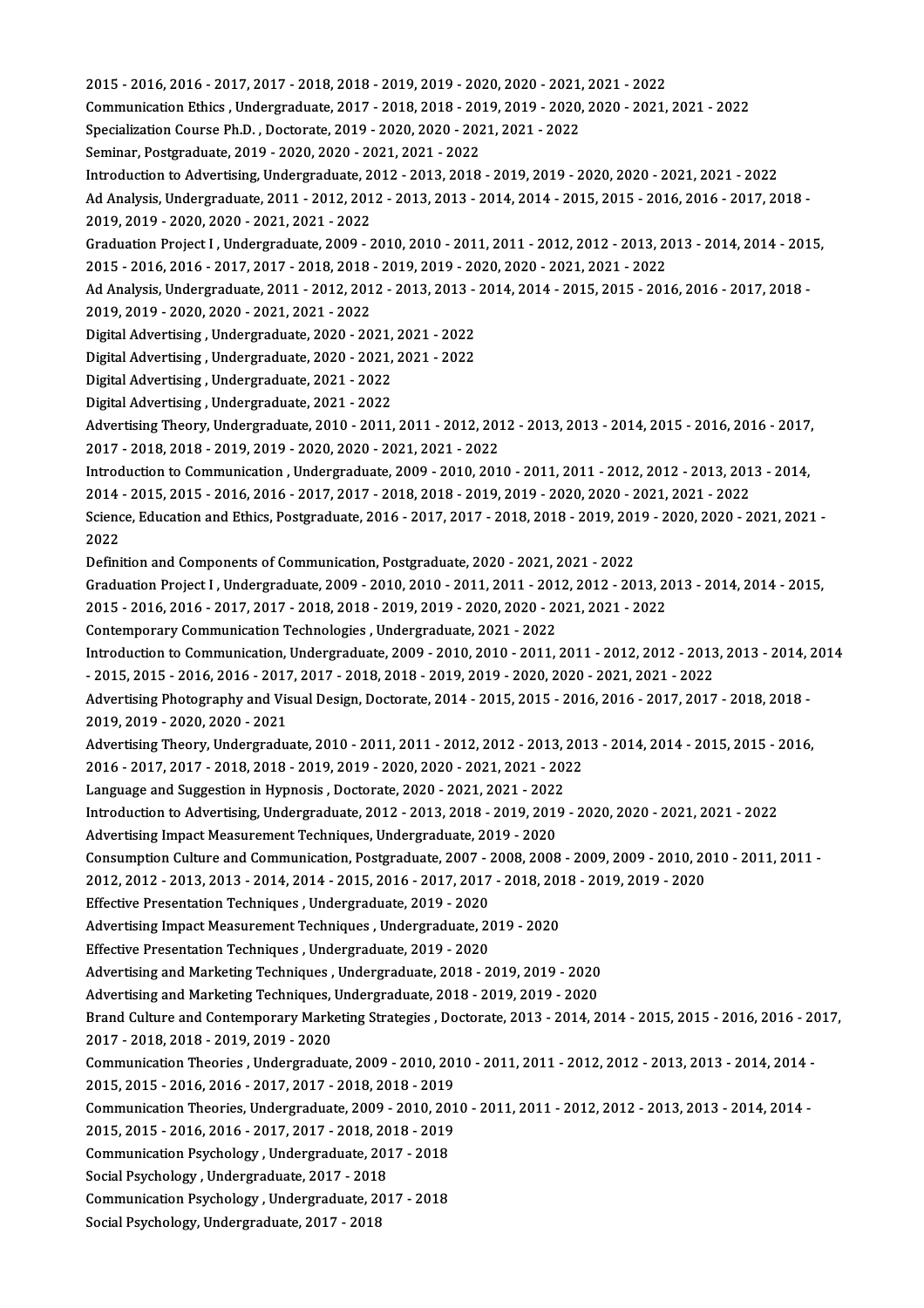International Communication, Undergraduate, 2013 - 2014, 2014 - 2015, 2015 - 2016, 2016 - 2017<br>Consumer Pehevier, Undergraduate, 2010, 2011, 2011, 2012, 2012, 2013, 2013, 2014, 2014, 2 International Communication, Undergraduate, 2013 - 2014, 2014 - 2015, 2015 - 2016, 2016 - 2017<br>Consumer Behavior , Undergraduate, 2010 - 2011, 2011 - 2012, 2012 - 2013, 2013 - 2014, 2014 - 2015, 2015 - 2016, International<br>Consumer Be<br>2016 - 2017<br>Introduction Consumer Behavior , Undergraduate, 2010 - 2011, 2011 -<br>2016 - 2017<br>Introduction to Psychology, Undergraduate, 2017 - 2018<br>Introduction to Psychology, Undergraduate, 2017 - 2018 2016 - 2017<br>Introduction to Psychology, Undergraduate, 2017 - 2018<br>Introduction to Psychology , Undergraduate, 2017 - 2018<br>Consumer Pehavier, Undergraduate, 2010, 2011, 2011 Introduction to Psychology, Undergraduate, 2017 - 2018<br>Introduction to Psychology , Undergraduate, 2017 - 2018<br>Consumer Behavior , Undergraduate, 2010 - 2011, 2011 - 2012, 2012 - 2013, 2013 - 2014, 2014 - 2015, 2015 - 2016 Introduction<br>Consumer Be<br>2016 - 2017<br>International Consumer Behavior , Undergraduate, 2010 - 2011, 2011 - 2012, 2012 - 2013, 2013 - 2014, 2014 - 2<br>2016 - 2017<br>International Communication, Undergraduate, 2013 - 2014, 2014 - 2015, 2015 - 2016, 2016 - 2017<br>Communication and M 2016 - 2017<br>International Communication, Undergraduate, 2013 - 2014, 2014 - 2015, 2015 - 2016, 2016 - 2017<br>Communication and Media, Undergraduate, 2015 - 2016 International Communication, Undergraduate, 2013 - 2016<br>Communication and Media, Undergraduate, 2015 - 2016<br>Communication and Media , Undergraduate, 2015 - 2016<br>Urban Communication, Pestareduate, 2007 - 2008 -2009 Communication and Media, Undergraduate, 2015 - 2016<br>Communication and Media , Undergraduate, 2015 - 2016<br>Urban Communication, Postgraduate, 2007 - 2008, 2008 - 2009, 2009 - 2010, 2010 - 2011, 2011 - 2012, 2012 - 2013,<br>2013 Communication and Media , Undergraduate, 2015 - 2<br>Urban Communication, Postgraduate, 2007 - 2008, 20<br>2013 - 2014, 2014 - 2015, 2015 - 2016, 2016 - 2017<br>Press Management, Undergraduate, 2006, 2007, 200 Urban Communication, Postgraduate, 2007 - 2008, 2008 - 2009, 2009 - 2010, 2010 - 2011, 2011 - 2013<br>2013 - 2014, 2014 - 2015, 2015 - 2016, 2016 - 2017<br>Press Management, Undergraduate, 2006 - 2007, 2007 - 2008, 2008 - 2009, 2013 - 2014, 2014 - 2015, 2015 - 2016, 2016 - 2017<br>Press Management, Undergraduate, 2006 - 2007, 2007 - 2008, 2008 - 2009, 2009 - 2010, 2014 - 2015<br>Media Economy, Doctorate, 2012 - 2013, 2013 - 2014 Press Management, Undergraduate, 2006 - 2007, 2007 - 2008, 2008 - 2009, 2009 - 2010, 2014 - 2015<br>Media Economy, Doctorate, 2012 - 2013, 2013 - 2014<br>Consumption Economics and Advertising Theories, Postgraduate, 2010 - 2011, Media Economy, Doctorate, 2012 - 2013, 2013 - 2014<br>Consumption Economics and Advertising Theories, Postgraduate, 2010 - 2011, 2011 - 2012, 2012 - 2013, 2013 - 20<br>Public Relations in Management , Undergraduate, 2009 - 2010, Consumption Economics and Advertising Theories, Postgraduate, 2010 - 2011, 2011 - 2012, 2012 - 20<br>Public Relations in Management , Undergraduate, 2009 - 2010, 2010 - 2011, 2011 - 2012, 2012 - 20<br>Interpersonal Communication Public Relations in Management , Undergraduate, 2009 - 2010, 2010 - 2011, 2011 - 2012, 2012 - 2013, 2013 - 2014<br>Interpersonal Communication, Postgraduate, 2010 - 2011, 2011 - 2012, 2012 - 2013, 2013 - 2014<br>Intercultural Co Interpersonal Communication, Postgraduate, 2010 - 2011, 2011 - 2012, 2012 - 2013, 2013 - 2014<br>Intercultural Communication, Undergraduate, 2006 - 2007, 2007 - 2008, 2013 - 2014<br>Contemporary Communication Technologies , Unde Intercultural<br>Contemporar<br>2012 - 2013<br>Media Esenes Contemporary Communication Technologies , Undergraduate, 2006 - 2007, 2007 - 200<br>2012 - 2013<br>Media Economy, Undergraduate, 2008 - 2009, 2009 - 2010, 2010 - 2011, 2011 - 2012<br>Turkey's Administrative Structure, Undergraduate 2012 - 2013<br>Media Economy, Undergraduate, 2008 - 2009, 2009 - 2010, 2010 - 2011, 2011 - 2012<br>Turkey's Administrative Structure, Undergraduate, 2010 - 2011 Media Economy, Undergraduate, 2008 - 2009, 2009 - 2010, 2010<br>Turkey's Administrative Structure, Undergraduate, 2010 - 2011<br>Turkey's Administrative Structure , Undergraduate, 2010 - 2011<br>Consumption Culture and Communisatio Turkey's Administrative Structure, Undergraduate, 2010 - 2011<br>Turkey's Administrative Structure , Undergraduate, 2010 - 2011<br>Consumption Culture and Communication, Undergraduate, 2009 - 2010<br>Modia Policy Undergraduate, 200 Turkey's Administrative Structure , Underg<br>Consumption Culture and Communication,<br>Media Policy, Undergraduate, 2009 - 2010<br>Public Polations, Undergraduate, 2009 - 20 Consumption Culture and Communication, Unc<br>Media Policy, Undergraduate, 2009 - 2010<br>Public Relations, Undergraduate, 2009 - 2010<br>Media Politics, Undergraduate, 2006 - 2007, 20 Media Policy, Undergraduate, 2009 - 2010<br>Public Relations, Undergraduate, 2009 - 2010<br>Media Politics, Undergraduate, 2006 - 2007, 2007 - 2008, 2008 - 2009<br>Feenamy, Undergraduate, 2006 - 2007, 2007, 2009 Public Relations, Undergraduate, 2009 - 2010<br>Media Politics, Undergraduate, 2006 - 2007, 2007 - 2<br>Economy, Undergraduate, 2006 - 2007, 2007 - 2008 Economy, Undergraduate, 2006 - 2007, 2007 - 2008<br>Advising Theses

**Advising Theses<br>Öcal D., Akıllı Teknoloji Ürünlerinin Dijital Reklamlarının Çözümlenmesi, Postgraduate, Y.EMRE(Student), 2021<br>Öcal D., Hallda İliakilar 2.0 Kansamında Hadaf Balinlama ve Ölema Sanunsalına Balna: Altarnatif** rıa vasing Tireses<br>Öcal D., Akıllı Teknoloji Ürünlerinin Dijital Reklamlarının Çözümlenmesi, Postgraduate, Y.EMRE(Student), 2021<br>Öcal D., Halkla İlişkiler 2.0 Kapsamında Hedef Belirleme ve Ölçme Sorunsalına Bakış: Alternat Öcal D., Akıllı Teknoloji Ürünlerinin Dijital Reklamlarının Çözümlenmesi, Postgraduate, Y.EMRE(S<br>Öcal D., Halkla İlişkiler 2.0 Kapsamında Hedef Belirleme ve Ölçme Sorunsalına Bakış: Alternatif B<br>Madenciliğinin Kullanılması Öcal D., Halkla İlişkiler 2.0 Kapsamında Hedef Belirleme ve Ölçme Sorunsalına Bakış: Alternatif Bir Yöntem Olarak Veri<br>Madenciliğinin Kullanılmasına Yönelik Örnek Bir Uygulama, Doctorate, H.POLAT(Student), 2021<br>Öcal D., So

Madenciliğinin Kullanılmasına Yönelik Örnek Bir Uygulama, Doctorate, H.POLAT(St<br>Öcal D., Sosyal Medyanın Pazarlama ve Reklamcılık Alanlarında Tüketici Odaklı Orta<br>Instagram Örneği Üzerinden İncelenmesi, Postgraduate, Ö.ÖNG Öcal D., Sosyal Medyanın Pazarlama ve Reklamcılık Alanlarında Tüketici Odaklı Ortaya Çıkardığı Stratejik Dönüşi<br>Instagram Örneği Üzerinden İncelenmesi, Postgraduate, Ö.ÖNGEN(Student), 2020<br>Öcal D., Tarihsel dönüşümü içinde

Instagram Örneği Üzerinden İncelenmesi, Postgraduate, Ö.ÖNGEN(Student), 2020<br>Öcal D., Tarihsel dönüşümü içinde beden imgesi ve cinsiyetsizleştirme: global markaların reklamları üzerine bir<br>araştırma, Doctorate, N.DOĞAN(Stu Öcal D., Tarihsel dönüşümü içinde beden imgesi ve cinsiyetsizleştirme: global markaların reklamları üzerine bir<br>araştırma, Doctorate, N.DOĞAN(Student), 2020<br>Öcal D., Viral Reklam Stratejilerinin Ürün Kategorileri Çerçevesi

araştırma, Doctorate, N.DOĞAN(Student), 2020<br>Öcal D., Viral Reklam Stratejilerinin Ürün Kategorileri Çerçevesinde İncelenmesi, Postgraduate, S.KOCA(Student), 201<br>Öcal D., Stratejik Halkla İlişkiler Bağlamında İşletmelerin Öcal D., Stratejik Halkla İlişkiler Bağlamında İşletmelerin İnsan Kaynakları Yönetimi Üzerine E-İşe Alım Örneğinde Bir İnceleme, Postgraduate, A.KOTAN(Student), 2019

ÖCAL D., "Endüstri 4.0'ın Endüstrilerin Yapısı ve Paydaş İlişkileri Üzerine Yansımasına Yönelik Bir Araştırma", Doctorate,<br>D.Çakmak(Student), 2018 ÖCAL D., "Endüstri 4.0'ın Endüstrilerin Yapısı ve Paydaş İlişkileri Üzerine Yansımasına Yönelik Bir Araştırma", Doctorate<br>D.Çakmak(Student), 2018<br>ÖCAL D., "Sosyal Medyada Türkiye İmajı: Youtube Video Bloglarında Türkiye İm

D.Çakmak(Student), 2<br>ÖCAL D., "Sosyal Med<br>H.Ün(Student), 2016<br>ÖCAL D. "L.Dünye Sa ÖCAL D., "Sosyal Medyada Türkiye İmajı: Youtube Video Bloglarında Türkiye İmajı Üzerine bir inceleme", Postgraduate,<br>H.Ün(Student), 2016<br>ÖCAL D., "I. Dünya Savaşı Döneminde Propaganda Faaliyetleri Üzerine Bir İnceleme", Po

H.Ün(Student), 2016<br>ÖCAL D., "I. Dünya Savaşı Döneminde Propaganda Faaliyetleri Üzerine Bir İnceleme", Postgraduate, M.Ünalan(Student),<br>2016 ÖCAL D., "I. Dünya Savaşı Döneminde Propaganda Faaliyetleri Üzerine Bir İnceleme", Postgraduate, M.Ünalan(Student),<br>2016<br>ÖCAL D., "Küresel Firmaların Reklam Stratejileri Bağlamında Yerel Pazarlarda Kültürel Unsurların Kull

2016<br>ÖCAL D., "Küresel Firmaların Reklam Stratejileri Bağ<br>İnceleme", Postgraduate, A.İvanoviç(Student), 2016<br>ÖCAL D. "Hallda İliakiler Fealiyatlerinde Yeni İletisim ÖCAL D., "Küresel Firmaların Reklam Stratejileri Bağlamında Yerel Pazarlarda Kültürel Unsurların Kullanımı Üzerine<br>İnceleme", Postgraduate, A.İvanoviç(Student), 2016<br>ÖCAL D., "Halkla İlişkiler Faaliyetlerinde Yeni İletişim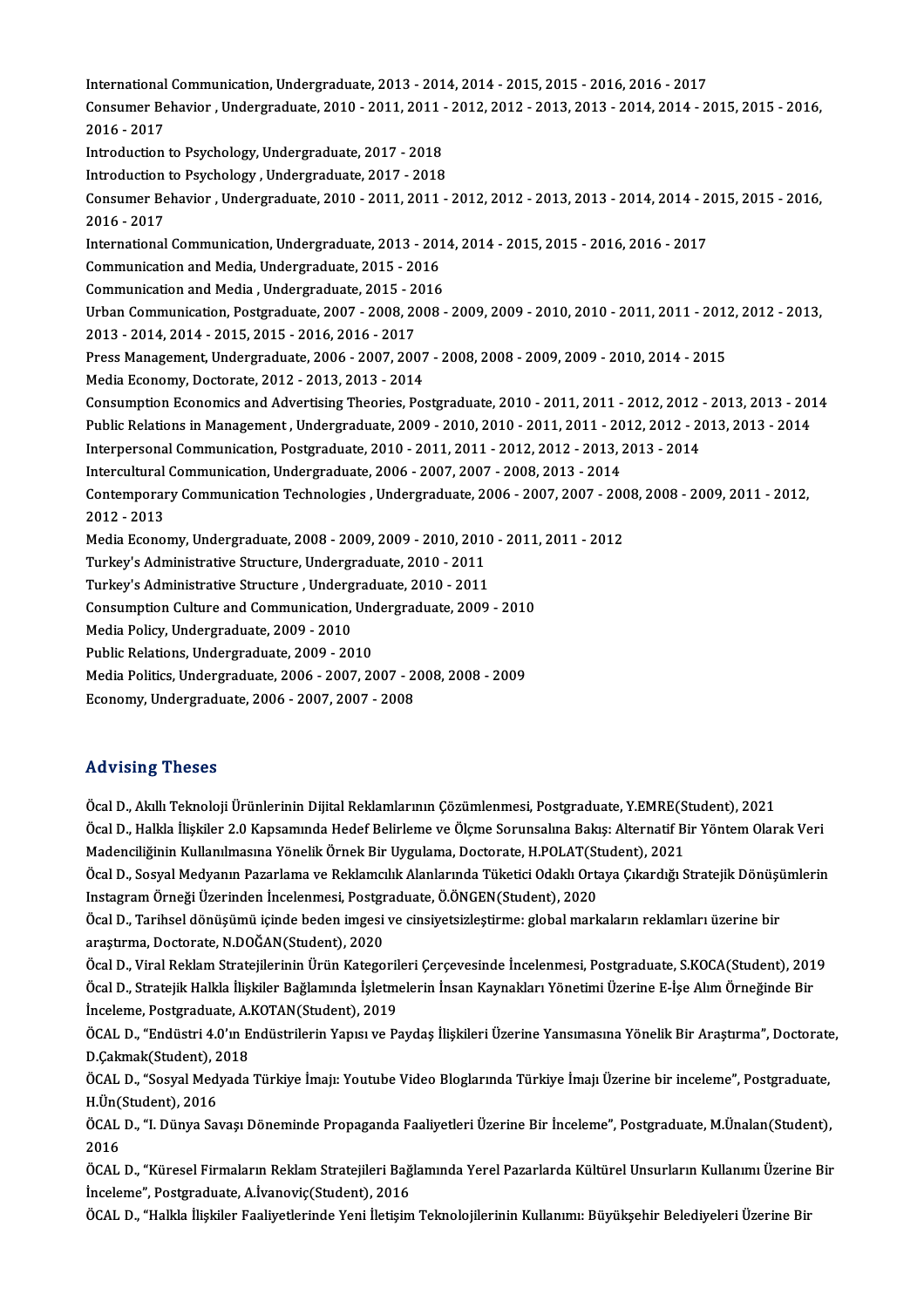Araştırma", Postgraduate, Z.Öztemel(Student), 2016<br>ÖCAL D. "Peklam Araskanın Kurum İmaina Katlanı

ÖCAL D., "Reklam Araçlarının Kurum İmajına Katkısı: Trabzon İmperial Hastanesi Örneği", Postgraduate,<br>N.Yılmaz(Student), 2016 Araştırma", Postgraduate<br>ÖCAL D., "Reklam Araçlar<br>N.Yılmaz(Student), 2016<br>ÖCAL D. "Yaşlılık Almarıy ÖCAL D., "Reklam Araçlarının Kurum İmajına Katkısı: Trabzon İmperial Hastanesi Örneği", Postgraduate,<br>N.Yılmaz(Student), 2016<br>ÖCAL D., "Yaşlılık Algısı ve Yaşlılara Sunulan Kurumsal Hizmetler Farkındalığı Üzerine Bir İncel

N.Yılmaz(Student), 2016<br>ÖCAL D., "Yaşlılık Algısı ve Yaşlılara Sunulan Kurum<br>Örneğinde", Postgraduate, H.Şahin(Student), 2015<br>ÖCAL D. "Türkiye'de CSM Operatörlerinin Yazılı Ba ÖCAL D., "Yaşlılık Algısı ve Yaşlılara Sunulan Kurumsal Hizmetler Farkındalığı Üzerine Bir İnceleme: Erzurum İli<br>Örneğinde", Postgraduate, H.Şahin(Student), 2015<br>ÖCAL D., "Türkiye'de GSM Operatörlerinin Yazılı-Basılı Radyo

Örneğinde", Postgraduate, H.Şahin(Student), 2015<br>ÖCAL D., "Türkiye'de GSM Operatörlerinin Yazılı-Basılı Radyoda Yer Alan Reklamlarının Tasarımına İlişkin Bir Ana<br>Postgraduate, M.Gültepe(Student), 2015<br>ÖCAL D., "Çağrı Merke ÖCAL D., "Türkiye'de GSM Operatörlerinin Yazılı-Basılı Radyoda Yer Alan Reklamlarının Tasarımına İlişkin Bir Anal<br>Postgraduate, M.Gültepe(Student), 2015<br>ÖCAL D., "Çağrı Merkezlerinin Kişisel Satış Hizmetleri Üzerine Bir İn

Postgraduate, M.Gültepe(Student), 2015<br>ÖCAL D., "Çağrı Merkezlerinin Kişisel Satış Hizmetleri Üzerine Bir İnceleme", Postgraduate, E.Polat(Student), 2015<br>ÖCAL D., "Erzurum İli Örneğinde İlkokul Öğrencilerinin Sosyal Medya ÖCAL D., "Çağrı Merkezleri<br>ÖCAL D., "Erzurum İli Örne<br>M.Batman(Student), 2014<br>ÖCAL D. "Yazılı Basında Kü ÖCAL D., "Erzurum İli Örneğinde İlkokul Öğrencilerinin Sosyal Medya Farkındalığı Üzerine Bir İnceleme", Postgradua<br>M.Batman(Student), 2014<br>ÖCAL D., "Yazılı Basında Kitap Eleştirisi: 2006 Nobel Edebiyat Ödülü Sahibi Orhan P

M.Batman(Student), 2014<br>ÖCAL D., "Yazılı Basında Kitap Eleştirisi: 2006 Nobel Edebiyat Ödülü Sahibi Orhan Pamuk'un 'Babım Bavulu" Başlıklı<br>Kitabı Örneğinde Bir İnceleme", Postgraduate, Ö.Alanka(Student), 2006

## **Jury Memberships**

Doctorate,Doctorate,AtatürkÜniversitesi, June,2022 Jury Trembersmps<br>Doctorate, Doctorate, Atatürk Üniversitesi, June, 2022<br>Doctorate, Doctorate, Atatürk Üniversitesi, June, 2022<br>Doctorate, Doctorate, Atatürk Üniversitesi, Meu, 2022 Doctorate, Doctorate, Atatürk Üniversitesi, June, 2022<br>Doctorate, Doctorate, Atatürk Üniversitesi, June, 2022<br>Doctorate, Doctorate, Atatürk Üniversitesi, May, 2022<br>Doctorate, Doctorate, Atatürk Üniversitesi, March, 202

Doctorate, Doctorate, Atatürk Üniversitesi, May, 2022<br>Doctorate, Doctorate, Atatürk Üniversitesi, March, 2022

Doctorate, Doctorate, Atatürk Üniversitesi, May, 2022<br>Doctorate, Doctorate, Atatürk Üniversitesi, March, 2022<br>Post Graduate, Post Graduate, Gümüşhane Üniversitesi, March, 2022<br>Post Craduate, Post Craduate, Gümüşhane Üniver Post Graduate, Post Graduate, Gümüşhane Üniversitesi, Mar<br>Post Graduate, Post Graduate, Gümüşhane Üniversitesi, Feb<br>Doctorate, Doctorate, Atatürk Üniversitesi, February, 2022<br>PhD Thesis Monitoring Committee Member, PhD The

Post Graduate, Post Graduate, Gümüşhane Üniversitesi, February, 2022

Post Graduate, Post Graduate, Gümüşhane Üniversitesi, February, 2022<br>Doctorate, Doctorate, Atatürk Üniversitesi, February, 2022<br>PhD Thesis Monitoring Committee Member, PhD Thesis Monitoring Committee Member, Atatürk Üniver Doctorate, Doctorate, Atatürk Üniversitesi, February, 2022<br>PhD Thesis Monitoring Committee Member, PhD Thesis Monitoring Committee Men<br>2022<br>Doctoral Examination, Doctoral Examination, Atatürk Üniversitesi, December, 2021 PhD Thesis Monitoring Committee Member, PhD Thesis Monitoring Committee Mem<br>2022<br>Doctoral Examination, Doctoral Examination, Atatürk Üniversitesi, December, 2021<br>Compatition, 17, Kan Eilm Ecctiveli Beklam Eilmi Katagorisin 2022<br>Doctoral Examination, Doctoral Examination, Atatürk Üniversitesi, December, 2021<br>Competition, 17. Kar Film Festivali Reklam Filmi Kategorisinde Jüri Üyeliği, Atatürk Üniversitesi, December, 2021<br>Desterel Examination,

Doctoral Examination, Doctoral Examination, Atatürk Üniversitesi, December, 2021<br>Competition, 17. Kar Film Festivali Reklam Filmi Kategorisinde Jüri Üyeliği, Atatürk Ü<br>Doctoral Examination, Doctoral Examination, Atatürk Ün Competition, 17. Kar Film Festivali Reklam Filmi Kategorisinde Jüri<br>Doctoral Examination, Doctoral Examination, Atatürk Üniversitesi,<br>Post Graduate, Post Graduate, Atatürk Üniversitesi, October, 2021<br>Anneintment Asademie S

Doctoral Examination, Doctoral Examination, Atatürk Üniversitesi, December, 2021<br>Post Graduate, Post Graduate, Atatürk Üniversitesi, October, 2021<br>Appointment Academic Staff, Appointment Academic Staff, Harran Üniversitesi Post Graduate, Post Graduate, Atatürk Üniversitesi, October, 2021<br>Appointment Academic Staff, Appointment Academic Staff, Harran Üniversitesi, September, 20<br>Associate Professor Exam, Associate Professor Exam, Atatürk Ünive Appointment Academic Staff, Appointment Academic Staff, Har<br>Associate Professor Exam, Associate Professor Exam, Atatürk<br>Post Graduate, Post Graduate, Giresun Üniversitesi, July, 2021<br>Post Craduate, Post Craduate, Atatürk Ü

Associate Professor Exam, Associate Professor Exam, Atatürk Üniversitesi, September, 2021<br>Post Graduate, Post Graduate, Giresun Üniversitesi, July, 2021<br>Post Graduate, Post Graduate, Atatürk Üniversitesi, July, 2021

Post Graduate, Post Graduate, Giresun Üniversitesi, July, 2021<br>Post Graduate, Post Graduate, Atatürk Üniversitesi, July, 2021<br>PhD Thesis Monitoring Committee Member, PhD Thesis Monitoring Committee Member, Giresun Üniversi Post Graduate, Post Graduate, Atatürk Üniversitesi, July, 2021<br>PhD Thesis Monitoring Committee Member, PhD Thesis Monitoring Committee Member<br>Associate Professor Exam, Associate Professor Exam, Atatürk Üniversitesi, July, PhD Thesis Monitoring Committee Member, PhD Thesis Monitoring Committee Member, Giresun Üniversitesi, July,<br>Associate Professor Exam, Associate Professor Exam, Atatürk Üniversitesi, July, 2021<br>PhD Thesis Monitoring Committ

Associate Professor Exam, Associate Professor Exam, Atatürk Üniversitesi, July, 2021<br>PhD Thesis Monitoring Committee Member, PhD Thesis Monitoring Committee Memb<br>Üniversitesi, July, 2021<br>Post Graduate, Post Graduate, Atatü PhD Thesis Monitoring Committee Member, PhD Thesis Monitoring Committee Member, Ankara Hacı Bayram Veli

Doctorate, Doctorate, Atatürk Üniversitesi, June, 2021

PhD Thesis Monitoring Committee Member, PhD Thesis Monitoring Committee Member, Atatürk Üniversitesi, June, 2021 Doctorate, Doctorate, Atatürk Üniversitesi, June, 2021<br>PhD Thesis Monitoring Committee Member, PhD Thesis Monitoring Committee Member, Atatürk Üniversitesi, June, 2021<br>PhD Thesis Monitoring Committee Member, PhD Thesis Mon PhD Thesis Monitoring Committee Member, PhD Thesis Monitoring Committee Member, Ata<br>PhD Thesis Monitoring Committee Member, PhD Thesis Monitoring Committee Member, Ata<br>Appointment Academic Staff, Appointment Academic Staff PhD Thesis Monitoring Committee Member, PhD Thesis Monitoring Committee Member, Atatürk Üniversitesi, June, 2021<br>Appointment Academic Staff, Appointment Academic Staff, Atatürk Üniversitesi, June, 2021<br>PhD Thesis Monitorin

Appointment Academic Staff, Appointment Academic Staff, Atatürk Üniversitesi, June, 2021<br>PhD Thesis Monitoring Committee Member, PhD Thesis Monitoring Committee Member, At<br>Doctoral Examination, Doctoral Examination, Atatür PhD Thesis Monitoring Committee Member, PhD Thesis Monitoring Committee Member, Atatürk Üniversitesi, June, 2021 Doctoral Examination, Doctoral Examination, Atatürk Üniversitesi, May, 2021<br>Doctoral Examination, Doctoral Examination, Ankara Hacı Bayram Veli Üniver<br>Doctoral Examination, Doctoral Examination, Atatürk Üniversitesi, May,

Doctoral Examination, Doctoral Examination, Ankara Hacı Bayram Veli Üniversitesi, May, 2021<br>Doctoral Examination, Doctoral Examination, Atatürk Üniversitesi, May, 2021<br>Doctoral Examination, Doctoral Examination, Ankara Hac

Doctoral Examination, Doctoral Examination, Atatürk Üniversitesi, May, 2021<br>Doctoral Examination, Doctoral Examination, Ankara Hacı Bayram Veli Üniversitesi, May, 2021<br>Doctoral Examination, Doctoral Examination, Atatürk Ün Doctoral Examination, Doctoral Examination, Ankara Hacı Bayram Veli Üniversitesi, Ma<br>Doctoral Examination, Doctoral Examination, Atatürk Üniversitesi, May, 2021<br>Associate Professor Exam, Associate Professor Exam, Atatürk Ü

Doctoral Examination, Doctoral Examination, Atatürk Üniversitesi, May, 2021<br>Associate Professor Exam, Associate Professor Exam, Atatürk Üniversitesi, April, 2021<br>Associate Professor Exam, Associate Professor Exam, Atatürk Associate Professor Exam, Associate Professor Exam, Atatürk Ü:<br>Associate Professor Exam, Associate Professor Exam, Atatürk Ü:<br>Post Graduate, Post Graduate, Atatürk Üniversitesi, March, 2021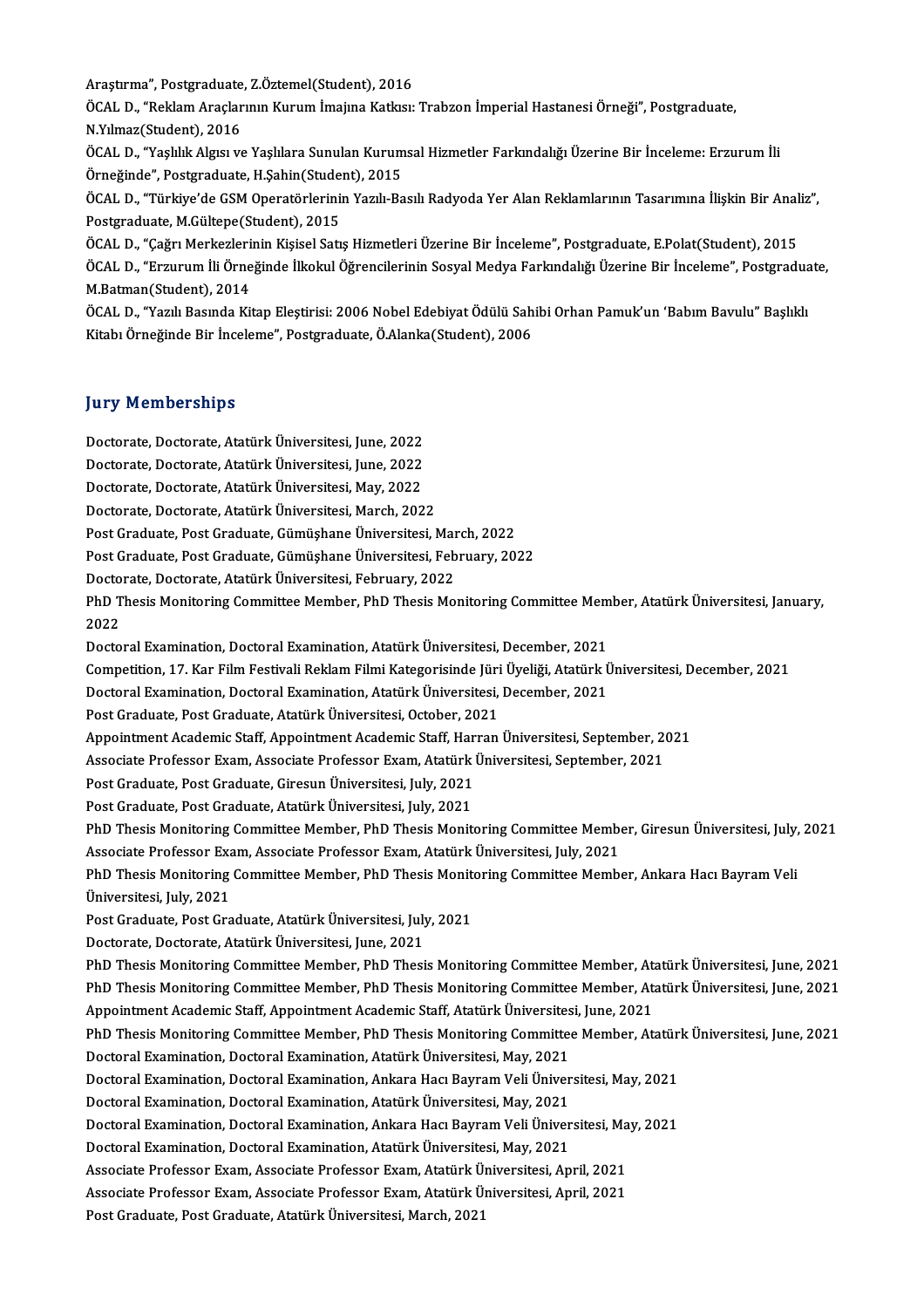Post Graduate, Post Graduate, Atatürk Üniversitesi, March, 2021

Post Graduate, Post Graduate, Atatürk Üniversitesi, March, 2021<br>Doctoral Examination, Doctoral Examination, Giresun Üniversitesi, February, 2021<br>Doctoral Examination, Doctoral Examination, Giresun Üniversitesi, February, 2

Post Graduate, Post Graduate, Atatürk Üniversitesi, March, 2021<br>Doctoral Examination, Doctoral Examination, Giresun Üniversitesi, February, 2021<br>Doctoral Examination, Doctoral Examination, Giresun Üniversitesi, February, 2 Doctoral Examination, Doctoral Examination, Giresun Üniversitesi, February, 2021<br>Doctoral Examination, Doctoral Examination, Giresun Üniversitesi, February, 2021

Doctoral Examination, Doctoral Examination, Giresun Üniversitesi, February, 2021<br>Doctoral Examination, Doctoral Examination, Giresun Üniversitesi, February, 2021<br>Doctoral Examination, Doctoral Examination, Giresun Üniversi

Doctoral Examination, Doctoral Examination, Giresun Üniversitesi, February, 2021<br>Doctoral Examination, Doctoral Examination, Giresun Üniversitesi, February, 2021<br>PhD Thesis Monitoring Committee Member, PhD Thesis Monitorin Docto<br>PhD T<br>2021<br>PhD T PhD Thesis Monitoring Committee Member, PhD Thesis Monitoring Committee Member, Atatürk Üniversitesi, January,<br>2021<br>PhD Thesis Monitoring Committee Member, PhD Thesis Monitoring Committee Member, Atatürk Üniversitesi, Janu

2021<br>PhD Thesis Monitoring Committee Member, PhD Thesis Monitoring Committee Member, Atatürk Üniversitesi, January,<br>2021 PhD Thesis Monitoring Committee Member, PhD Thesis Monitoring Committee Member, Atatürk Üniversitesi, January,<br>2021<br>PhD Thesis Monitoring Committee Member, PhD Thesis Monitoring Committee Member, Atatürk Üniversitesi, Dece

2021<br>PhD T<br>2020<br>Deste PhD Thesis Monitoring Committee Member, PhD Thesis Monitoring Committee Mem<br>2020<br>Doctoral Examination, Doctoral Examination, Atatürk Üniversitesi, December, 2020<br>PhD Thesis Monitoring Committee Member, PhD Thesis Monitorin

2020<br>Doctoral Examination, Doctoral Examination, Atatürk Üniversitesi, December, 2020<br>PhD Thesis Monitoring Committee Member, PhD Thesis Monitoring Committee Member, Atatürk Üniversitesi, December, Docto<br>PhD T<br>2020<br>Dosta PhD Thesis Monitoring Committee Member, PhD Thesis Monitoring Committee Mem<br>2020<br>Doctoral Examination, Doctoral Examination, Atatürk Üniversitesi, December, 2020<br>PhD Thesis Monitoring Committee Member, PhD Thesis Monitorin

2020<br>Doctoral Examination, Doctoral Examination, Atatürk Üniversitesi, December, 2020<br>PhD Thesis Monitoring Committee Member, PhD Thesis Monitoring Committee Member, Atatürk Üniversitesi, December, Docto<br>PhD T<br>2020 PhD Thesis Monitoring Committee Member, PhD Thesis Monitoring Committee Member<br>2020<br>Associate Professor Exam, Associate Professor Exam, Atatürk Üniversitesi, July, 2020<br>Associate Professor Evam, Associate Professor Evam, A

2020<br>Associate Professor Exam, Associate Professor Exam, Atatürk Üniversitesi, July, 2020<br>Associate Professor Exam, Associate Professor Exam, Atatürk Üniversitesi, July, 2020

DoctoralExamination,DoctoralExamination,AtatürkÜniversitesi, June,2020

Associate Professor Exam, Associate Professor Exam, Atatürk Üniversitesi, July, 2020<br>Doctoral Examination, Doctoral Examination, Atatürk Üniversitesi, June, 2020<br>Appointment Academic Staff, Appointment Academic Staff, Gümü

PhD Thesis Monitoring Committee Member, PhD Thesis Monitoring Committee Member, Atatürk Üniversitesi, February,<br>2020 Appoi<br>PhD T<br>2020<br>פרוא PhD Thesis Monitoring Committee Member, PhD Thesis Monitoring Committee Member, Atatürk Üniversitesi, February,<br>2020<br>PhD Thesis Monitoring Committee Member, PhD Thesis Monitoring Committee Member, Atatürk Üniversitesi, Feb

2020<br>PhD T<br>2020<br>Deste PhD Thesis Monitoring Committee Member, PhD Thesis Monitoring Committee Me<br>2020<br>Doctoral Examination, Doctoral Examination, Atatürk Üniversitesi, January, 2020<br>Doctoral Examination, Doctoral Examination, Atatürk Üniversite 2020<br>Doctoral Examination, Doctoral Examination, Atatürk Üniversitesi, January, 2020<br>Doctoral Examination, Doctoral Examination, Atatürk Üniversitesi, January, 2020<br>Doctoral Examination, Doctoral Examination, Atatürk Ünive

Doctoral Examination, Doctoral Examination, Atatürk Üniversitesi, January, 2020<br>Doctoral Examination, Doctoral Examination, Atatürk Üniversitesi, January, 2020<br>Doctoral Examination, Doctoral Examination, Atatürk Üniversite

Doctoral Examination, Doctoral Examination, Atatürk Üniversitesi, January, 2020<br>Doctoral Examination, Doctoral Examination, Atatürk Üniversitesi, January, 2020<br>PhD Thesis Monitoring Committee Member, PhD Thesis Monitoring Doctoral Examination, Doctoral Examination, Atatürk Üniversitesi, January, 2020<br>PhD Thesis Monitoring Committee Member, PhD Thesis Monitoring Committee Member, Atatürk Üniversitesi, July, 2019<br>PhD Thesis Monitoring Committ PhD Thesis Monitoring Committee Member, PhD Thesis Monitoring Committee Member, Atatürk Üniversitesi, July, 2019<br>PhD Thesis Monitoring Committee Member, PhD Thesis Monitoring Committee Member, Atatürk Üniversitesi, July, 2 PhD Thesis Monitoring Committee Member, PhD Thesis Monitoring Committee Member, Atatürk Üniversitesi, July, 2019<br>PhD Thesis Monitoring Committee Member, PhD Thesis Monitoring Committee Member, Atatürk Üniversitesi, July, 2

Post Graduate, Post Graduate, Atatürk Üniversitesi, June, 2019

DoctoralExamination,DoctoralExamination,AtatürkÜniversitesi, June,2019 Post Graduate, Post Graduate, Atatürk Üniversitesi, June, 2019<br>Doctoral Examination, Doctoral Examination, Atatürk Üniversitesi, June, 2019<br>Doctoral Examination, Doctoral Examination, Atatürk Üniversitesi, June, 2019<br>Docto

Doctoral Examination, Doctoral Examination, Atatürk Üniversitesi, June, 2019<br>Doctoral Examination, Doctoral Examination, Atatürk Üniversitesi, June, 2019<br>Doctoral Examination, Doctoral Examination, Atatürk Üniversitesi, Ju

Doctoral Examination, Doctoral Examination, Atatürk Üniversitesi, June, 2019<br>Doctoral Examination, Doctoral Examination, Atatürk Üniversitesi, June, 2019<br>Appointment Academic Staff, Serpil Karlıdağ - Doçentlik Kadrosuna At Doctoral Examination, I<br>Appointment Academic<br>Fakültesi, March, 2019<br>Doctorato, Argu Kalafat Appointment Academic Staff, Serpil Karlıdağ - Doçentlik Kadrosuna Atama, Giresun Üniversitesi Tirebolu İletişim<br>Fakültesi, March, 2019<br>Doctorate, Arzu Kalafat Çat - Doktora Savunma Jüri Üyeliği, Atatürk Üniversitesi Sosyal

Fakültesi, March, 2019<br>Doctorate, Arzu Kalafat Çat - Doktora Savunma Jüri Üyeliği, Atatürk Üniversitesi Sosyal Bilimler Enstitüsü, March, 2019<br>PhD Thesis Monitoring Committee Member, PhD Thesis Monitoring Committee Member, Docto<br>PhD T<br>2019<br>פרוס

PhD Thesis Monitoring Committee Member, PhD Thesis Monitoring Committee Member, Atatürk Üniversitesi, February,<br>2019<br>PhD Thesis Monitoring Committee Member, PhD Thesis Monitoring Committee Member, Atatürk Üniversitesi, Feb 2019<br>PhD T<br>2019<br>Deste PhD Thesis Monitoring Committee Member, PhD Thesis Monitoring Committee Me<br>2019<br>Doctoral Examination, Doctoral Examination, Atatürk Üniversitesi, January, 2019<br>Doctoral Examination, Aleksandra İvanevis, Doktora Veterlilik,

Doctoral Examination, Doctoral Examination, Atatürk Üniversitesi, January, 2019

2019<br>Doctoral Examination, Doctoral Examination, Atatürk Üniversitesi, January, 2019<br>Doctoral Examination, Aleksandra İvanoviç - Doktora Yeterlilik, Atatürk Üniversitesi Sosyal Bilimler Enstitüsü, January,<br>2019 Doctoral Examination, Aleksandra İvanoviç - Doktora Yeterlilik, Atatürk Üniversitesi Sosyal Bilimler Enstitüsü, January,<br>2019<br>Doctoral Examination, Oğuz Köprücü - Doktora Yeterlilik, Atatürk Üniversitesi Sosyal Bilimler En

2019<br>Doctoral Examination, Oğuz Köprücü - Doktora Yeterlilik, Atatürk Üniversitesi Sos<br>Doctoral Examination, Doctoral Examination, Atatürk Üniversitesi, January, 2019<br>Doctoral Examination, Doctoral Examination, Atatürk Üni Doctoral Examination, Oğuz Köprücü - Doktora Yeterlilik, Atatürk Üniversitesi Sos<br>Doctoral Examination, Doctoral Examination, Atatürk Üniversitesi, January, 2019<br>Doctoral Examination, Doctoral Examination, Atatürk Üniversi

Doctoral Examination, Doctoral Examination, Atatürk Üniversitesi, January, 2019<br>Doctoral Examination, Doctoral Examination, Atatürk Üniversitesi, January, 2019<br>Doctoral Examination, Doctoral Examination, Atatürk Üniversite

Doctoral Examination, Doctoral Examination, Atatürk Üniversitesi, January, 2019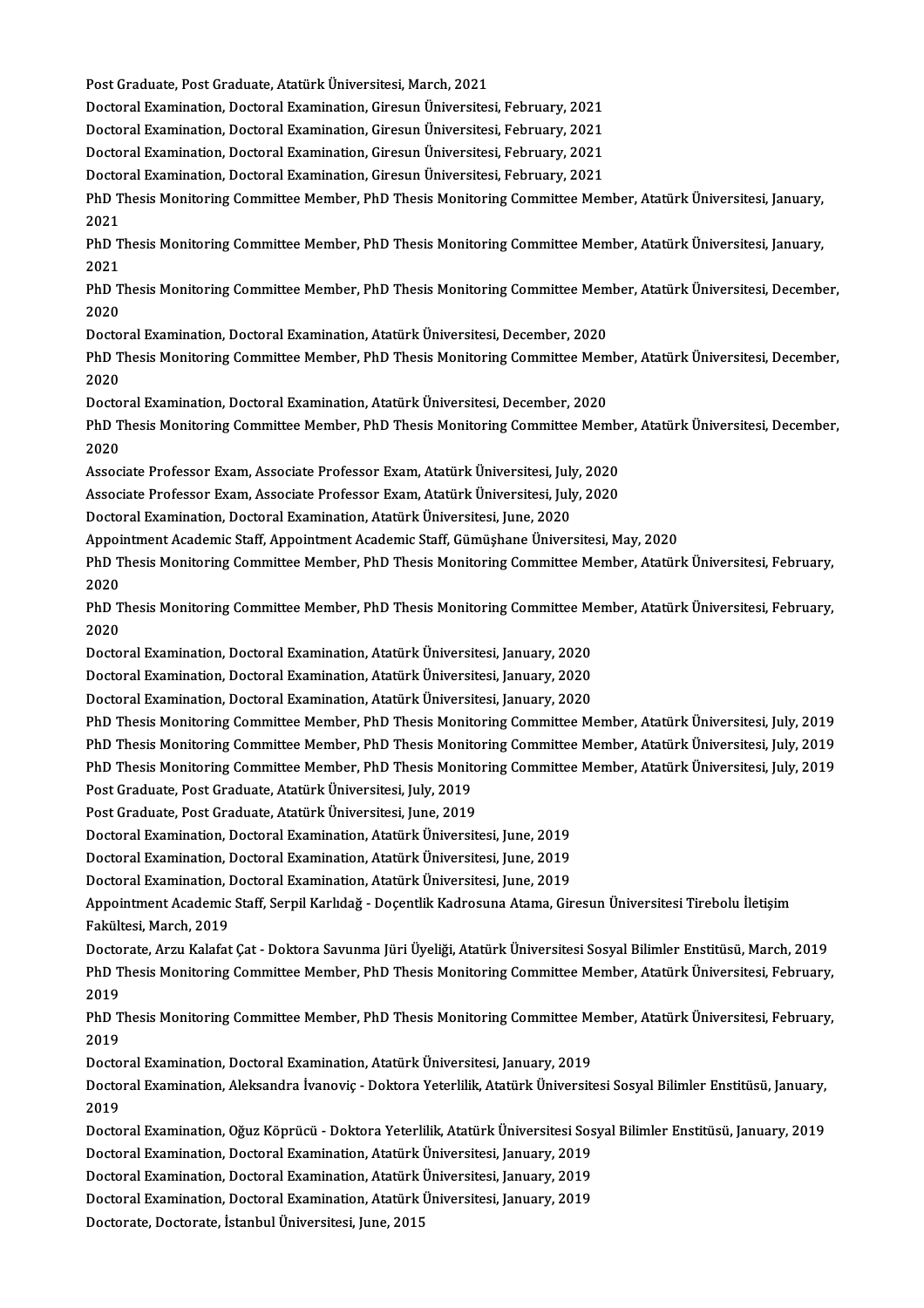# Articles Published in Other Journals

| <b>Articles Published in Other Journals</b> |                                                                                                                                                                                                                          |
|---------------------------------------------|--------------------------------------------------------------------------------------------------------------------------------------------------------------------------------------------------------------------------|
| I.                                          | Tüketici Temelli Marka Değeri Kapsamında Bir Nitel Çalışma: Apple ve Samsung Markaları Örneği<br>ÖCAL D., AKSOY F.                                                                                                       |
| II.                                         | Karadeniz İletişim Araştırmaları Dergisi, vol.10, no.2, pp.119-163, 2020 (Refereed Journals of Other Institutions)<br>TÜRKİYE'DE SPONSORLUK ALANINDA YAPILAN DOKTORA TEZLERİNİN DEĞERLENDİRİLMESİ<br>ÖCAL D.             |
|                                             | Uluslararası Sosyal Medya ve İletişim Araştırmaları Dergisi, vol.1, no.1, pp.1-27, 2020 (Refereed Journals of Other<br>Institutions)                                                                                     |
| Ш.                                          | Endüstri 4.0'ın Endüstrilerin Yapısı ve Paydaş İlişkileri ÜzerineYansımaları<br>Çakmak D, Öcal D.                                                                                                                        |
|                                             | Selçuk Üniversitesi Sosyal Bilimler Meslek Yüksekokulu Dergisi, vol.23, no.2, pp.684-705, 2020 (International<br>Refereed University Journal)                                                                            |
| IV.                                         | İKNA SÜREÇLERİNDE ZİHİN, DİL VE SÖZCÜKLERİN ROLÜ<br>ÖCAL D.                                                                                                                                                              |
| V.                                          | Digital Communication Journal, vol.3, no.3, pp.34-49, 2020 (Refereed Journals of Other Institutions)<br>Teknolojik Yeniliklerin Yönetimi ve Tüketen Bireyin Dönüşümü<br>Öcal D.                                          |
| VI.                                         | Karadeniz İletişim Araştırmaları Dergisi, vol.9, no.2, pp.1-161, 2019 (National Refreed University Journal)<br>Instagram Örneğinde Sosyal Medyadan Yansıyanlar                                                           |
|                                             | ÖCAL D.<br>INIF İnönü Üniversitesi İletişim Fakültesi Elektronik Dergisi, vol.3, no.1, pp.23-36, 2018 (Other Refereed National<br>Journals)                                                                              |
| VII.                                        | KÜRESEL VE YEREL MARKALARIN SOSYAL MEDYA KULLANIMLARI: TWİTTER ÜZERİNE BİR<br><b>INCELEME</b><br>POLAT H., ÖCAL D.                                                                                                       |
| VIII.                                       | Journal of International Social Research, vol.11, no.56, pp.851-863, 2018 (Refereed Journals of Other Institutions)<br>TARİHİ VE HUKUKİ PERSPEKTİFTEN MARKALARINKORUNMASINA İLİŞKİN GENEL BİR ÇERÇEVE:<br>TÜRKİYE ÖRNEĞİ |
|                                             | TÜRKAL İ, ÖCAL D.<br>ULUSLARARASI HAKEMLI İLETİŞİM VE EDEBİYAT ARAŞTIRMALARI DERGISI, no.18, pp.54-73, 2018 (Refereed                                                                                                    |
| IX.                                         | Journals of Other Institutions)<br>HALKLA İLİŞKİLERDE KONU YÖNETİMİ:ŞİKAYETVAR SİTESİ ÜZERİNDEN BİR İNCELEME<br>Çakmak D., Öcal D.                                                                                       |
| X.                                          | Atatürk İletişim Dergisi, no.13, pp.103-124, 2017 (National Refreed University Journal)<br>Mekan Eğlence ve Popüler Kültür İlişkisini Değerlendirmek<br>TELLAN D.                                                        |
| XI.                                         | TRT Akademi, vol.1, no.1, pp.136-153, 2016 (Other Refereed National Journals)<br>Pazarlama İletişimi Ekseninde Çevrecilik Yeşil Kurum Marka ve Halkla İlişkiler                                                          |
|                                             | TELLAN D.<br>Atatürk İletişim Dergisi, vol.9, no.9, pp.77-89, 2015 (Other Refereed National Journals)                                                                                                                    |
| XII.                                        | Çağrı Merkezi Hizmetlerinde Kişisel Satış Süreci Memnuniyeti Erzurum İli Örneğinde Bir İnceleme<br>Polat E, TELLAN D.                                                                                                    |
| XIII.                                       | Atatürk İletişim Dergisi, vol.8, no.8, pp.115-136, 2015 (Other Refereed National Journals)<br>Halkla İlişkiler Eğitiminin Bağlamı: İletişim, Sosyal Bilimler ya da Onay Üretimi<br>Tellan D.                             |
| XIV.                                        | Akdeniz Üniversitesi İletişim Fakültesi Dergisi, no.15, 2011 (Other Refereed National Journals)<br>Kültürel İncelemelerde Eleştiri Sınırlılık Geçerlilik ve Nesnellik<br>TELLAN D., ÖZMEN Ş. Y.                          |
| XV.                                         | Gazi Üniversitesi SBE Dergisi Bilim ve Eleştiri, vol.5, no.8, pp.71-93, 2008 (Other Refereed National Journals)<br>TÜKETİMİN KARŞI DEVRİMİ TÜRKİYE DE 1980 SONRASI UYGULANAN İKTİSAT POLİTİKALARININ                     |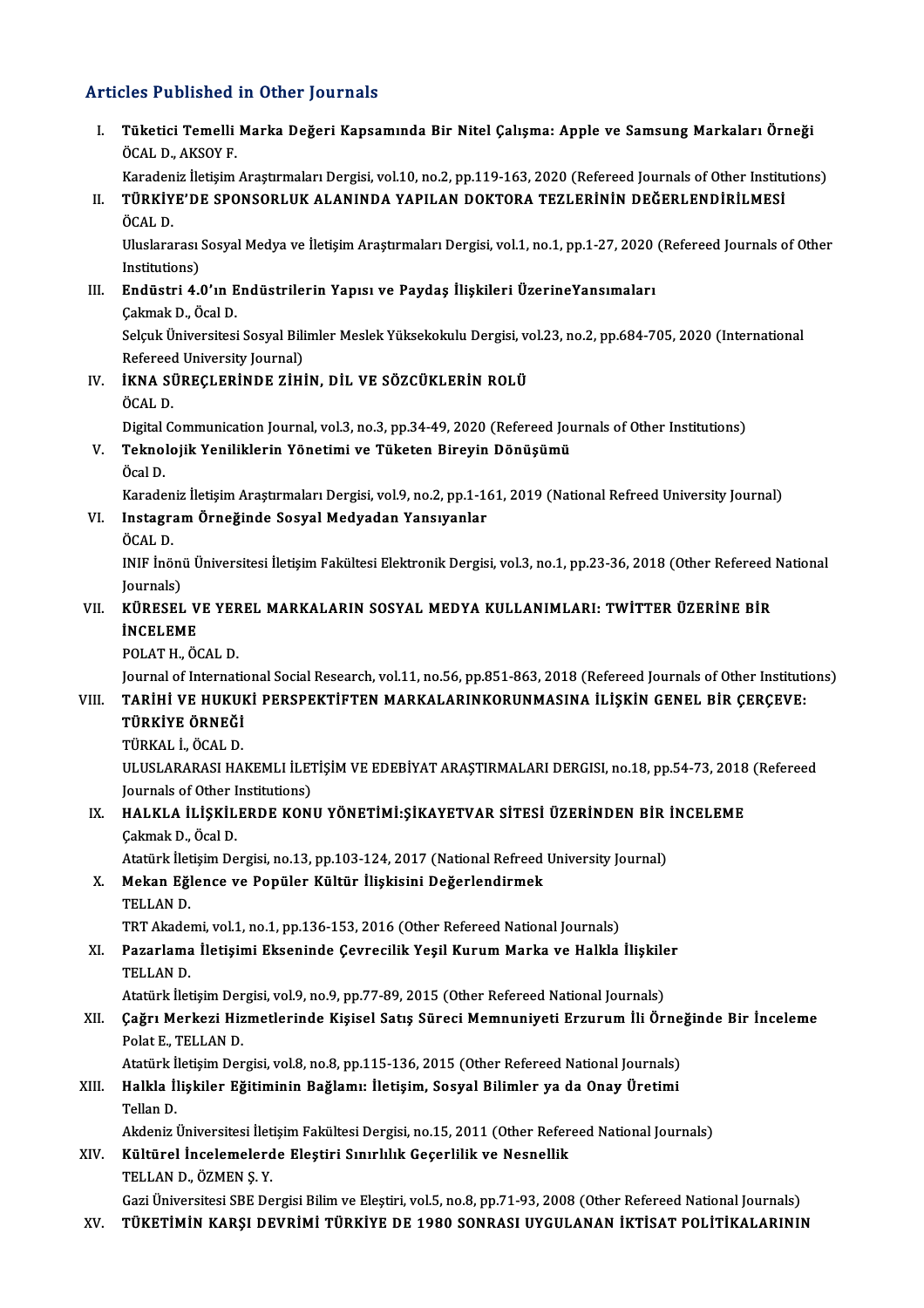# TOPLUMSAL SONUÇLARINA ELEŞTİREL BİR BAKIŞ<br>TELLAN D TOPLUMS.<br>TELLAN D.<br>EVONOMİV

TOPLUMSAL SONUÇLARINA ELEŞTİREL BİR BAKIŞ<br>TELLAN D.<br>EKONOMİK YAKLAŞIM, vol.19, no.67, pp.1-19, 2008 (Other Refereed National Journals)<br>TÜKETİM KÜLTÜDÜ VE GER TELEFONLARININ RORÜLERLİĞİ EKONOMIK<br><mark>TÜKETIM</mark><br>TELLAN D.<br><sup>Bilim vo Ak</sub></sup>

# TELLAN D.<br>EKONOMİK YAKLAŞIM, vol.19, no.67, pp.1-19, 2008 (Other Refereed<br>XVI. TÜKETİM KÜLTÜRÜ VE CEP TELEFONLARININ POPÜLERLİĞİ<br>TELLAN D.

Bilim ve Aklın Aydınlığında Eğitim Dergisi, vol.5, no.57, pp.137-142, 2004 (National Non-Refereed Journal)

## Books&Book Chapters

# ooks & Book Chapters<br>I. - DİJİ-REKLAM ÇAĞINDA TÜKET(TİRİL)EN OLMANIN DİNAMİKLERİ<br>- ÖCAL D to & Be<br>DİJİ-RE<br>ÖCAL D.<br>in: Ü ETİ

DİJİ-REKLAM ÇAĞINDA TÜKET(TİRİL)EN OLMANIN DİNAMİKLERİ<br>ÖCAL D.<br>in: İLETİŞİM ÇALIŞMALARINDA GÜNCEL YAKLAŞIMLAR VE ARAŞTIRMALAR, DİKER, ERSİN, ÇALIŞIR, GÜLSÜM,<br>Editor Fğitim Yaynayi, İstanbul pp.25,55,2021 ÖCAL D.<br>in: İLETİŞİM ÇALIŞMALARINDA GÜNCEL YAKLAŞ<br>Editor, Eğitim Yayınevi, İstanbul, pp.35-55, 2021<br>PÜVÜK VERİYİ YÖNETMEK, DİJİTAL, DÜNYA In: İLETİŞİM ÇALIŞMALARINDA GÜNCEL YAKLAŞIMLAR VE ARAŞTIRMALAR, DİKER, ERSİN, ÇALIŞIR, GÜLSÜM,<br>Editor, Eğitim Yayınevi, İstanbul, pp.35-55, 2021<br>II. BÜYÜK VERİYİ YÖNETMEK: DİJİTAL DÜNYA VE DEĞİŞEN KURALLARINA HALKLA İLİŞKİ

# Editor, Eğitir<br><mark>BÜYÜK VEI</mark><br>BİR BAKIŞ<br>ÖCAL D BÜYÜK<br>BİR BAI<br>ÖCAL D.<br>in: STRA

BİR BAKIŞ<br>ÖCAL D.<br>in: STRATEJİK HALKLA İLİŞKİLER YÖNETİMİ: KAVRAM, KURAM VE UYGULAMALAR, GEÇİKLİ, FATMA, Editor,<br>PETA, İstanbul pp.275,292,2021 ÖCAL D.<br>in: STRATEJİK HALKLA İLİŞKİLER<br>BETA, İstanbul, pp.275-293, 2021<br>il ETİSİM VE SOSYAL MEDYAN in: STRATEJİK HALKLA İLİŞKİLER YÖNETİMİ: KAVRAM, KU<br>BETA, İstanbul, pp.275-293, 2021<br>III. ILETİŞİM VE SOSYAL MEDYANIN ETKİN KULLANIMI<br>ÖCAL D

# BETA, İstanbul, pp.275-293, 2021<br>III. İLETİŞİM VE SOSYAL MEDYANIN ETKİN KULLANIMI<br>ÖCAL D. İLETİŞİM VE SOSYAL MEDYANIN ETKİN KULLANIMI<br>ÖCAL D.<br>in: İLETİŞİMİN TEMEL PRENSİPLERİ, TAŞTAN, Kenan, Editor, Eğitim Yayınevi, İstanbul, pp.80-95, 2021<br>SÜRDÜRÜL ERİLİRLİK EKSENİNDE 'YESİL' MARKA SEHİR

in: İLETİ<br><mark>SÜRDÜI</mark><br>ÖCAL D.<br>in: YESİI

## IV. SÜRDÜRÜLEBİLİRLİK EKSENİNDE 'YEŞİL'MARKA ŞEHİR

in:YEŞİL YÖNETİM,TEKİN,MAHMUT,MERT,GÖZDE,Editor,NobelYayınevi,Ankara,pp.325-341,2021

## ÖCAL D.<br>in: YEŞİL YÖNETİM, TEKİN, MAHMUT, MERT, GÖZDE, Editor, Nobel Yayınevi, Ankara, pp.325-341, 2021<br>V. COVİD-19 PANDEMİ DÖNEMİNDE MARKALARIN DİJİTAL OLANDA YANSIMA STRATEJİLERİNE GÖZ<br>CEZDİPME CARASI in: YEŞİL YÖNETİM, T.<br>COVİD-19 PANDEM<br>GEZDİRME ÇABASI<br>ÖCAL D. MAVİ E.E. COVÍD-19 PANDE<br>GEZDÍRME ÇABA:<br>ÖCAL D., MAVÍ E. E.<br>in: COVID 19 SÜPEC

GEZDİRME ÇABASI<br>ÖCAL D., MAVİ E. E.<br>in: COVID 19 SÜRECİNDE İLETİŞİM VE MEDYA ÇALIŞMALARI, Yılmaz, Mehmet, Çiftçi, Hasan, Doğar, Mehmet, Editor, ÖCAL D., MAVİ E. E.<br>in: COVID 19 SÜRECİNDE İLETİŞİM VE MEDYA ÇA<br>İKSAD Publishing House, Ankara, pp.19-70, 2021<br>il ETİSİM VE ZAMAN YÖNETİMİ

## VI. **İLETİŞİM VE ZAMAN YÖNETİMİ**<br>ÖCAL D. İKSAD P<br><mark>İLETİŞİ</mark><br>ÖCAL D.<br>in. <sup>İLETİ</sup>

İLETİŞİM VE ZAMAN YÖNETİMİ<br>ÖCAL D.<br>in: İLETİŞİMİN TEMEL PRENSİPLERİ, TAŞTAN, Kenan, Editor, Eğitim Yayınevi, İstanbul, pp.66-79, 2021<br>CİRİZÇÂH, 'YORKU'NUN YORUYUCU DOĞASININ ÖTESİNDE YENİDEN ÜRETİMİ

# ÖCAL D.<br>in: İLETİŞİMİN TEMEL PRENSİPLERİ, TAŞTAN, Kenan, Editor, Eğitim Yayınevi, İstanbul, p<sub>l</sub><br>VII. GİRİZGÂH: 'KORKU'NUN KORUYUCU DOĞASININ ÖTESİNDE YENİDEN ÜRETİMİ<br>ÖCAL D in: İLETİ<br>GİRİZG*i*<br>ÖCAL D.<br>in: MEDN

GİRİZGÂH: 'KORKU'NUN KORUYUCU DOĞASININ ÖTESİNDE YENİDEN ÜRETİMİ<br>ÖCAL D.<br>in: MEDYADA KORKU KÜLTÜRÜ ÜZERİNE ELEŞTİREL YAKLAŞIMLAR, ERDEM, SERHAT, Editor, LİTERATÜRK<br>ACADEMIA Korva pp.17.31.2021 ÖCAL D.<br>in: MEDYADA KORKU KÜLTÜRÜ ÜZI<br>ACADEMIA, Konya, pp.17-31, 2021<br>Beklamalık ve Dijital Beklamlar in: MEDYADA KORKU KÜLTÜRÜ ÜZERİNE ELEŞTİREL YA<br>ACADEMIA, Konya, pp.17-31, 2021<br>VIII. Reklamcılık ve Dijital Reklamlarda Etik Tartışması<br>Öcel D. Ergül N

# ACADEMIA, Konya, pp.17-31, 2021<br>VIII. Reklamcılık ve Dijital Reklamlarda Etik Tartışması<br>Öcal D., Ergül N.

in:DijitalReklamcılık,DeryaÖcal,Hıdır Polat,Editor,NobelYayınevi,Ankara,pp.519-566,2020

# Öcal D., Ergül N.<br>in: Dijital Reklamcılık, Derya Öcal,Hıdır Polat, Editor, Nobel Yayınevi, Aı<br>IX. Çoklu Medyada Ayak İzlerini Sürmek: Büyük Veri ve Yönetimi<br>Rekt H. Ösal D. in: Dijital Reklar<br>**Çoklu Medyad<br>Polat H., Öcal D.**<br>in: Dijital Beklar

Polat H., Öcal D.<br>in: Dijital Reklamcılık, Öcal,Derya Polat Hıdır, Editor, Nobel Akademik Yayıncılık, Ankara, pp.99-130, 2020

## X. Dijital Reklamı Ölçme

ÖCALD.,POLATH. in: Dijital Reklamcılık, Öcal, Derya Polat, Hıdır, Editor, Nobel Akademik Yayıncılık, Ankara, pp.467-487, 2020

# ÖCAL D., POLAT H.<br>in: Dijital Reklamcılık, Öcal, Derya P<br>XI. Reklamcılık: Nereden Nereye...<br>Öcal D. in: Dijit<br><mark>Reklan</mark><br>Öcal D.<br>in: Dijit

Reklamcılık: Nereden Nereye...<br>Öcal D.<br>in: Dijital Reklamcılık, Öcal Derya,Polat Hıdır, Editor, Nobel Yayınevi, Ankara, pp.1-41, 2020<br>Dijitallesen Siyasal Beklamcılık.

# Öcal D.<br>in: Dijital Reklamcılık, Öcal Derya,Po<br>XII. Dijitalleşen Siyasal Reklamcılık<br>Ösel D. Fiden A. B in: Dijital Reklamcı<br><mark>Dijitalleşen Siya</mark>.<br>Öcal D., Fidan A. B.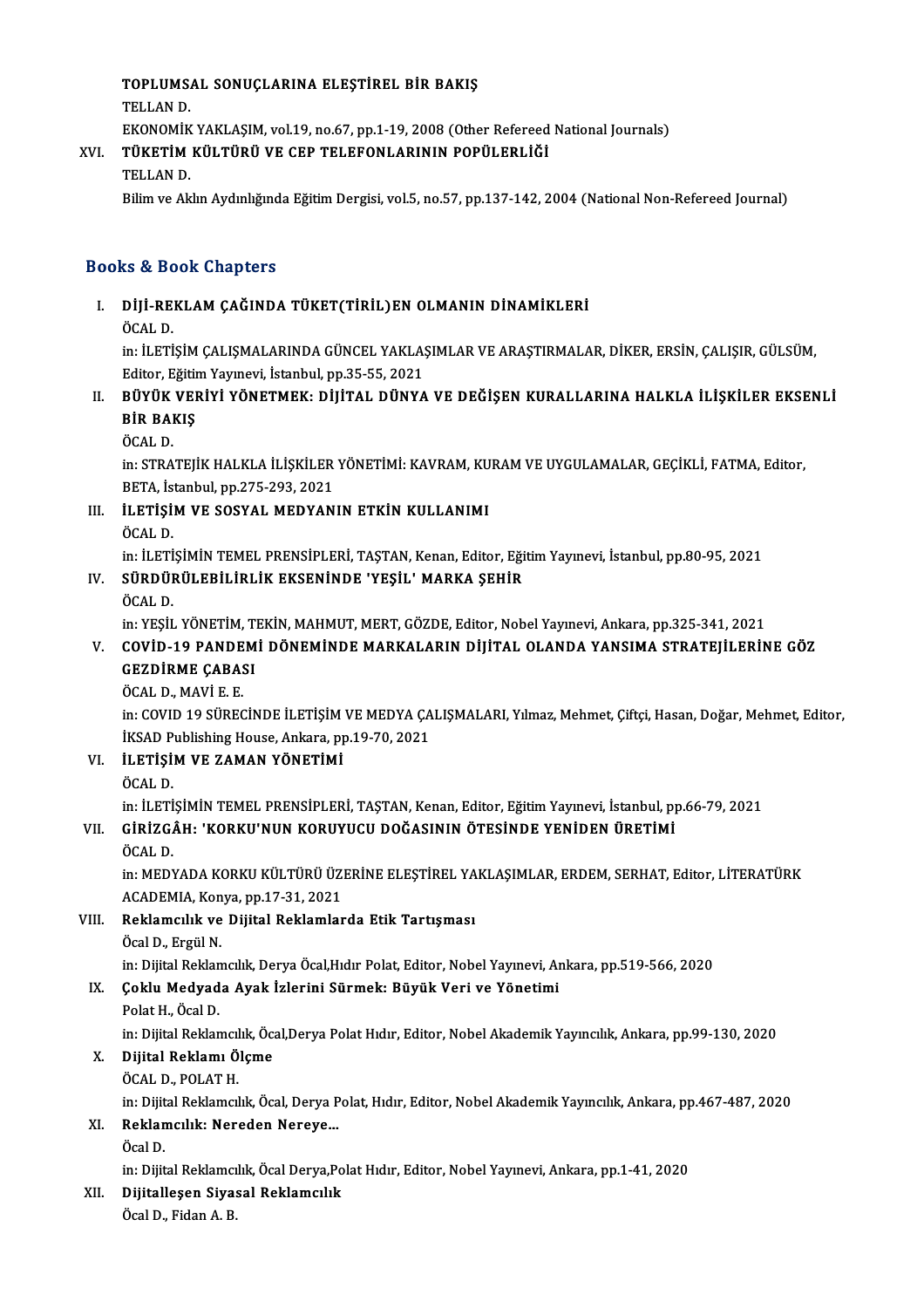|        | in: Dijital Reklamcılık, Derya Öcal, Hıdır Polat, Editor, Nobel Yayınevi, Ankara, pp.343-370, 2020                                                                                       |
|--------|------------------------------------------------------------------------------------------------------------------------------------------------------------------------------------------|
| XIII.  | Consumed Consumer Within the Framework of New Communication Technologies<br>Öcal D.                                                                                                      |
|        | in: Handbook of Research on the Political Economy of Communications and Media, Karlıdağ Serpil, Bulut Selda,<br>Editor, IGI Global, Indiana, pp.275-286, 2020                            |
| XIV.   | Endüstri 4.0 Teknolojilerini Üreten Firmaların Geleceğe İlişkin Önermeleri<br>Çakmak Karapınar D., Öcal D.                                                                               |
| XV.    | in: İletişimde Seçme Konular, Gezgin Suat,Çiftçi Hasan, Editor, İKSAD Publishing House, Ankara, pp.159-200, 2020<br>Sosyal Ağlar Üzerinde Markaların Dijitalleşmesi                      |
|        | Öcal D., Koca S.                                                                                                                                                                         |
| XVI.   | in: Dijital Reklamcılık, Derya Öcal, Hıdır Polat, Editor, Nobel Yayınevi, Ankara, pp.159-184, 2020<br>Reklamcılık ve Kriz Yönetimi İlişkiselliği: Dijital Dünyayla Kesişmeler<br>Öcal D. |
| XVII.  | in: Dijital Reklamcılık, Öcal Derya, Polat Hıdır, Editor, Nobel Yayınevi, Ankara, pp.435-463, 2020<br>Managing Big Data Turbulence in the Industry World<br>Öcal D.                      |
|        | in: New Communication Approaches in the Digitalized World, Ercis Mehmet Serdar, Başar Enes Emre, Editor,<br>Cambridge Scholars Publishing, Newcastle, pp.49-59, 2020                     |
| XVIII. | Sürdürülebilirlik, Pazarlama ve Marka Ekseninde Yavaş Şehirler<br>ÖCAL D.                                                                                                                |
|        | in: Sürdürülebilirlik: Ekonomik ve Sosyal Eğilimler, Başar, Enes Emre, Ağ, Alirıza, Gülhan, Ünal, Editor, İmaj<br>Yayınevi, Ankara, pp.1-16, 2019                                        |
| XIX.   | Risk Management: The Rising Philosophy of PublicRelations in Turkey<br>ÖCAL D.                                                                                                           |
|        | in: Practice Fields in Public Relations: The Panorama of Turkey, Ümit Arklan, Editor, Peter Lang, New York, pp.167-<br>182, 2017                                                         |
| XX.    | YÖNETİM VE HALKLA İLİŞKİLER ÖN OKUMALAR<br>TELLAN D.                                                                                                                                     |
| XXI.   | ÜTOPYA. Ankara. 2016<br>ÇAĞLAR BOYU İNSAN YAŞAMINA EŞLİK EDEN OYUN<br>TELLAN D.                                                                                                          |
| XXII.  | in: YAŞAM PRATİKLERİYLE DÖNÜŞEN OYUN, DERYA ÖCAL, Editor, ÜTOPYA, Ankara, pp.11-24, 2016<br>D. Tellan ve A. Yılmaz, 2009, "Görüntünün Egemenliği: Televizyon Reklamcılığı", s. 230-258   |
|        | Tellan D., Yılmaz A<br>in: Reklamcılık Bakmak ve Görmek, DERYA TELLAN, Editor, ÜTOPYA, Ankara, pp.230-258, 2009                                                                          |
| XXIII. | Tüketim Kavramını Anlamlandırmak: Tarihi ve Sosyolojisi<br>TELLAN D.                                                                                                                     |
|        | in: Medya Tüketim Kültürü ve Yaşam Tarzları, Banu Dağtaş ve Erdal Dağtaş, Editor, ÜTOPYA, Ankara, pp.76-102,<br>2009                                                                     |
| XXIV.  | Sanayileşmenin Ürünü Olarak Reklamcılık<br>ÖCAL D.                                                                                                                                       |
|        | in: Reklamcılık: Bakmak ve Görmek, Öcal Derya, Editor, Ütopya, Ankara, pp.15-45, 2009                                                                                                    |

# m: кекіатсінк: вактак ve Gormek, Ocal Derya, Editor, Otopya, Ankara, pp<br>Refereed Congress / Symposium Publications in Proceedings

efereed Congress / Symposium Public<br>I. PERSONALIZED GIFT: DESIGN IN A BOX I. PERSONALIZED GIFT: DESIGN IN A BOX<br>ÖCAL D.

PERSONALIZED GIFT: DESIGN IN A BOX<br>ÖCAL D.<br>I. International Artuklu Congress on Economic Administrative and Political Sciences, Mardin, Turkey, 20 November ÖCAL D.<br>I. International Artuklu (<br>2021, vol.1, pp.104-105<br>IKNANIN TASARIM ÖV 2021, vol.1, pp.104-105<br>II. İKNANIN TASARIM ÖYKÜSÜ: REKLAM VE GÖRSELLİK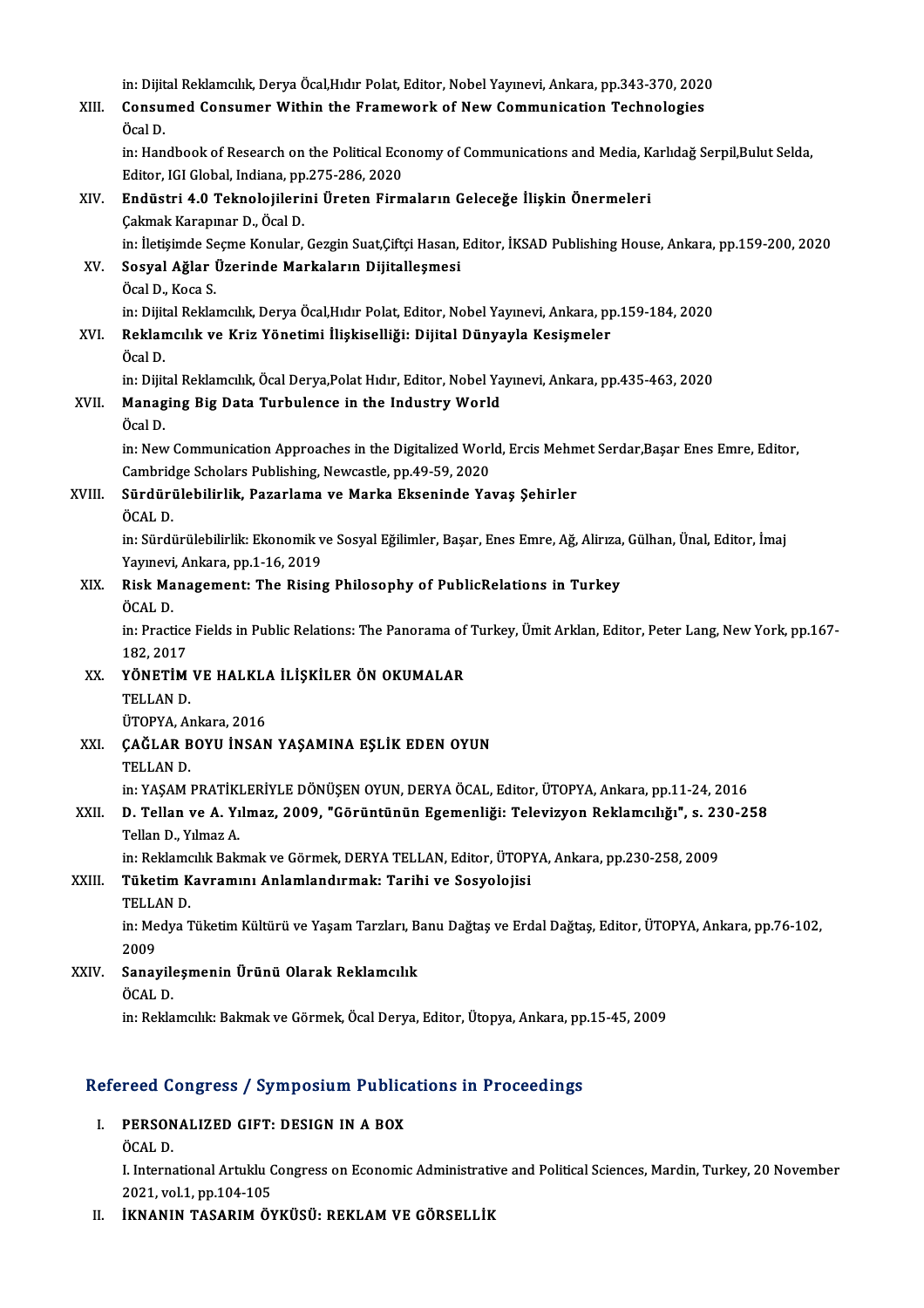ÖCALD.

ÖCAL D.<br>5th INTERNATIONAL 'COMMUNICATION IN NEW WORLD' CONGRESS, İstanbul, Turkey, 12 June 2021, vol.1, pp.1-<br>10 ÖC<br>5th<br>10<br>MH 5th INTERNATIONAL 'COMMUNICATION IN NEW WORLD' CONGRESS,<br>10<br>III. MIND MAPPING AS A COMMUNICATION AND LEARNING TOOL

# 10<br>III. MIND MAPPING AS A COMMUNICATION AND LEARNING TOOL<br>ÖCAL D.

MIND MAPPING AS A COMMUNICATION AND LEARNING TOOL<br>ÖCAL D.<br>4th INTERNATIONAL 'COMMUNICATION IN NEW WORLD' CONGRESS, Tokyo, Japan, 19 February 2021, vol.1,<br>nn 51 62 ÖCAL D.<br>4th INTEF<br>pp.51-62<br>Cërsel D 4th INTERNATIONAL 'COMMUNICATION IN NEW WORLD' CONG<br>pp.51-62<br>IV. Görsel Düşünme: İmajlar Çağında Reklamcılık Endüstrisi<br>ÖCAL D

pp.51-62<br>Görsel<br>ÖCAL D.<br>1. Ulusla Görsel Düşünme: İmajlar Çağında Reklamcılık Endüstrisi<br>ÖCAL D.<br>1. Uluslararası Yeni Dünyada İletişim Kongresi, Adana, Turkey, 22 February 2020, vol.1, pp.1-11<br>Beklamcılık Endüstrisinin Bilinseltına Uranan Eli

# ÖCAL D.<br>1. Uluslararası Yeni Dünyada İletişim Kongresi, Adana, 1<br>1. Reklamcılık Endüstrisinin Bilinçaltına Uzanan Eli<br>ÖCAL D. 1. Ulusla<br>Reklam<br>ÖCAL D.<br>7. Ulusla

7.UluslararasıKültür veMedeniyetKongresi,Şanlıurfa,Turkey,24 January2020,vol.1,pp.87-96

## VI. TRANSFORMING CONSUMER WITHIN THE FRAMEWORK OF CHANGING MEDIA PLANNING STRATEGIES IN DIGITAL MEDIA AND ADVERTISING: LOOKING ACTIVITY IN THE EXAMPLE OF TRANSFORMING CONSUMER WITHIN T<br>STRATEGIES IN DIGITAL MEDIA AND A<br>INSTAGRAM https://cevirsozluk.com/<br>Ögel D STRAT<br>INSTA<br>Öcal D.<br>AKDEN

INSTAGRAM https://cevirsozluk.com/<br>Öcal D.<br>AKDENİZ 1. ULUSLARARASI MULTİDİSİPLİNER ÇALIŞMALAR KONGRESİ, Mersin, Turkey, 01 March 2019, vol.1,<br>nn 168 100 Öcal D.<br>AKDENİZ 1.<br>pp.168-190<br>The Changi AKDENİZ 1. ULUSLARARASI MULTİDİSİPLİNER ÇALIŞMALAR KONGRESİ, Mersin, Turkey, 01<br>pp.168-190<br>VII. The Changing Face of Fashion: Wearable Technology Showing Up on the Runway<br>https://sayinaarkk.com/

pp.168-190<br>The Changing Face of Fas<br>https://cevirsozluk.com/<br>Öcel D The Ch<br>https:/<br>Öcal D.<br>2. Ulusl https://cevirsozluk.com/<br>Öcal D.<br>3. Uluslararası İKSAD Sosyal Bilimler Kongresi, Adana, Turkey, 08 March 2019, vol.1, pp.92-104<br>PEKLAM VE RİSK VÖNETİMİ İLİSKİSİ ÜZERİNE RİR ACU IM VE DEĞERLENDİRME

# Öcal D.<br>3. Uluslararası İKSAD Sosyal Bilimler Kongresi, Adana, Turkey, 08 March 2019, vol.1, pp.92-<br>VIII. REKLAM VE RİSK YÖNETİMİ İLİŞKİSİ ÜZERİNE BİR AÇILIM VE DEĞERLENDİRME<br>Öcel D 3. Ulus<mark>l</mark><br>**REKLA**<br>Öcal D.<br>CUKUP

REKLAM VE RİSK YÖNETİMİ İLİŞKİSİ ÜZERİNE BİR AÇILIM VE DEĞERLENDİRME<br>Öcal D.<br>ÇUKUROVA I. ULUSLARARASIMULTİDİSİPLİNER ÇALIŞMALAR KONGRESİ, Adana, Turkey, 13 - 16 December 2018,<br>vel1, np.279,289. Öcal D.<br>ÇUKUROVA I. ULU<br>vol.1, pp.279-289<br>MARKALARIN CI CUKUROVA I. ULUSLARARASIMULTİDİSİPLİNER ÇALIŞMALAR KONGRESİ, Adana, Turkey, 13 - 16 Dec<br>vol.1, pp.279-289<br>IX. MARKALARIN ÇEVRECİ REKLAMLARINDA KULLANDIKLARİ METAFORLAR BAĞLAMINDA<br>DEĞEPI EDİPLI MESİ

# vol.1, pp.279-289<br>MARKALARIN ÇEVRI<br>DEĞERLEDİRİLMESİ<br>ÖCAL D MARKA<br>DEĞERI<br>ÖCAL D.<br>1. III IISI

DEĞERLEDİRİLMESİ<br>ÖCAL D.<br>1. ULUSLARARASI IĞDIR MULTİ DİSİPLİNER ÇALIŞMALAR KONGRESİ, Iğdır, Turkey, 6 - 07 November 2018, vol.1,<br>pp.122 ÖCAL D<br>1. ULUS<br>pp.122<br>Today 1. ULUSLARARASI IĞDIR MULTİ DİSİPLİNER ÇALIŞMALAR KONGRESİ, Iğdır, Top.122<br>X. Today and Future of Advertising: Toyota Ads from Printed to Digital<br>ÖCAL D

pp.122<br><mark>Today</mark> a<br>ÖCAL D.<br><sup>16th Inte</sup>

19th Inday and Future of Advertising: Toyota Ads from Printed to Digital<br>ÖCAL D.<br>16th International Symposium"Communication in the Millennium", Eskişehir, Turkey, 25 - 28 April 2018, vol.1,<br>nn 620,648 ÖCAL D.<br>16th Interna<br>pp.629-648<br>Bin iletisim

XI. Bir iletişimaracı olan kitabın sağlık alanında kul anımı: Bibliyoterapi tekniğinin tedavi pp.629-648<br>Bir iletişim aracı olan kitabın sağlık alanınd<br>süreçlerindekullanımı üzerine bir inceleme<br>ÖCAL D Bir ilet<mark>i</mark><br>süreçle:<br>ÖCAL D.<br>3. Ulusla

ÖCAL D.<br>3. Uluslararası Sağlık İletişimi Sempozyumu, Erzurum, Turkey, 2 - 03 November 2017, pp.59

## ÖCAL D.<br>3. Uluslararası Sağlık İletişimi Sempozyumu, Erzurum, Turkey, 2 - 03 November 2017, pp.59<br>XII. SOSYAL MEDYA VE İLİŞKİ YÖNETİMİ: INSTAGRAM PAYLAŞIMINDAN ÇIKARIMLAR<br>ÖCAL D. 3. Ulusla<br>SOSYAL<br>ÖCAL D.<br>2. ULUSI SOSYAL MEDYA VE İLİŞKİ YÖNETİMİ: INSTAGRAM PAYLAŞIMINDAN ÇIKARIMLAR<br>ÖCAL D.<br>2. ULUSLARARASI İLETİŞİM, EDEBİYAT,MÜZİK VE SANAT ÇALIŞMALARINDAGÜNCEL YAKLAŞIMLAR KONGRESİ,<br>Kosaali Turkov. 26., 27 Ostabar 2017, pp.116.

ÖCAL D.<br>2. ULUSLARARASI İLETİŞİM, EDEBİYAT,MÜZİK<br>Kocaeli, Turkey, 26 - 27 October 2017, pp.116<br>Akıllı Ambalailama Sistamlarinin Tükatisi 2. ULUSLARARASI İLETİŞİM, EDEBİYAT,MÜZİK VE SANAT ÇALIŞM<br>Kocaeli, Turkey, 26 - 27 October 2017, pp.116<br>XIII. Akıllı Ambalajlama Sistemlerinin Tüketicilere Yansımaları<br>TELLAN D. GAKMAK D.

# Kocaeli, Turkey, 26 - 27 October 2017, pp.116<br>XIII. Akıllı Ambalajlama Sistemlerinin Tüketicilere Yansımaları<br>TELLAN D., CAKMAK D. Akıllı Ambalajlama Sistemlerinin Tüketicilere Yansımaları<br>TELLAN D., ÇAKMAK D.<br>5. Uluslararası Matbaa Teknolojileri Sempozyumu, İstanbul, Turkey, 4 - 05 November 2016, pp.435-444<br>Cevresi Bir Bakıs Asısının Markaya Cetindik

XIV. Çevreci Bir Bakış Açısının Markaya Getirdikleri<br>TELLAN D., ÇAKMAK D. 5. Uluslararası Matbaa 1<br>Çevreci Bir Bakış Açı:<br>TELLAN D., ÇAKMAK D.<br>5. Uluslararası Matbaa 1

5.UluslararasıMatbaaTeknolojileriSempozyumu, İstanbul,Turkey,4 -05November 2016

XV. Türkiye de Popüler Müziğin Dönüşümünü Sosyolojik Bağlamda Tartışmak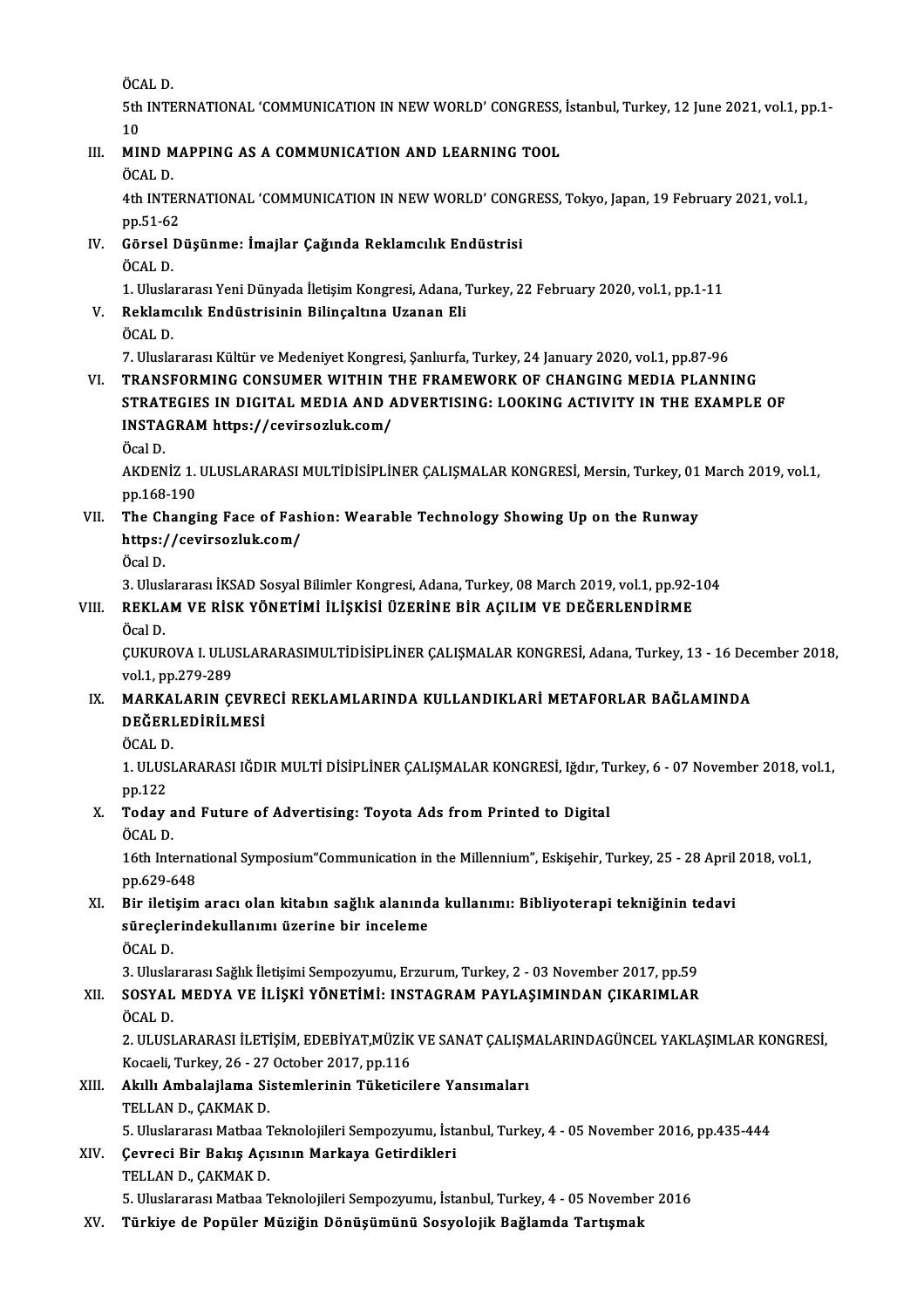Tellan D.

Tellan D.<br>I. Erzurum Ulusal Müzik Bilimleri Sempozyumu, Erzurum, Turkey, 28 - 29 April 2016, vol.1, pp.297-308<br>Yoni Modya Etik ve Mahnomiyat Semunlar Sınırlılıklar Asmarlar. XVI. Yeni Medya Etik ve Mahremiyet Sorunlar Sınırlılıklar Açmazlar<br>Tellan D. I Erzuru<br>Yeni Me<br>Tellan D.<br>2 Uluslar Yeni Medya Etik ve Mahremiyet Sorunlar Sınırlılıklar Açmazlar<br>Tellan D.<br>2. Uluslararası Medya Çalışmaları Kongresi, Antalya, Turkey, 20 - 23 April 2016, vol.1, pp.874-883<br>Türk Dünyasında Turizm ve Kültürel Miras İliskisini XVII. Türk Dünyasında Turizm ve Kültürel Miras İlişkisini İrdelemek<br>Tellan D. 2. Uluslar<br><mark>Türk Dü</mark><br>Tellan D.<br>L Uluslar I.UluslararasıTürkDünyasıTurizmSempozyumu,Kastamonu,Turkey,19 -21November 2015,vol.1,pp.116-127 XVIII. Nesnelerin İnterneti ve Givilebilir Teknolojiler Savısal Donanımların Gelisim Potansiyelini Tartısmak Tellan D. Nesnelerin İnterneti ve Giyilebilir Teknolojiler Sayısal Donanımların Gelişim Potansiyelini '<br>Tellan D.<br>2. Ulusal Yönetim Bilişim Sistemleri Kongresi, Erzurum, Turkey, 8 - 10 October 2015, vol.1, pp.345-354<br>Kültürel Dönüsü Tellan D.<br>2. Ulusal Yönetim Bilişim Sistemleri Kongresi, Erzurun<br>XIX. Kültürel Dönüşümü Oyun Üzerinden Tartışmak<br>Tellan D 2. Ulusal<br><mark>Kültürel</mark><br>Tellan D.<br>Uluslarar Kültürel Dönüşümü Oyun Üzerinden Tartışmak<br>Tellan D.<br>Uluslararası Oyun ve Oyuncak Kongresi, Erzurum, Turkey, 7 - 08 May 2015, vol.1, pp.426-433<br>Analitik Dönüsüm ve Herseyin İnterneti: Seyyasl Kenitalizm Üzerine Değerlendir Tellan D.<br>Uluslararası Oyun ve Oyuncak Kongresi, Erzurum, Turkey, 7 - 08 May 2015, vol.1, pp.426-433<br>XX. Analitik Dönüşüm ve Herşeyin İnterneti: Sayısal Kapitalizm Üzerine Değerlendirmeler<br>ÖCAL D. Tellen T Uluslararası Oyun<br><mark>Analitik Dönüşü</mark><br>ÖCAL D., Tellan T.<br>LabarCom 2015 Analitik Dönüşüm ve Herşeyin İnterneti: Sayısal Kapitalizm Üzerine Değerlendirmeler<br>ÖCAL D., Tellan T. XXI. TÜRKİYE DE SİYASAL REKLAMCILIĞIN GÜNCEL DİNAMİKLERİ 2002 VE 2007 GENEL SEÇİMLERİ LaborCom 2015, Ankara, Turkey, 09 May 2015, vol.1, pp.79-92 TELLAND.,ÖZMENŞ.Y. MEDYAVESİYASETSEMPOZYUMU, İzmir,Turkey,15 -17November 2007,vol.1,pp.230-238 TELLAN D., ÖZMEN Ş. Y.<br>MEDYA VE SİYASET SEMPOZYUMU, İzmir, Turkey, 15 - 17 November 2007, vol.1, pp.230-238<br>XXII. HALKLA İLİŞKİLER ALANINDA GERÇEKLEŞTİRİLEN LİSANSÜSTÜ TEZLERİ YENİDEN OKUMAK<br>TELLAN D. ÖZTÜPK S. V MEDYA VE SİYASET SEM<br>H<mark>ALKLA İLİŞKİLER AL</mark><br>TELLAN D., ÖZTÜRK Ş. Y.<br>2. LİSANSÜSTÜ EĞİTİM S. HALKLA İLİŞKİLER ALANINDA GERÇEKLEŞTİRİLEN LİSANSÜSTÜ TEZLERİ YENİDE<br>TELLAN D., ÖZTÜRK Ş. Y.<br>3. LİSANSÜSTÜ EĞİTİM SEMPOZYUMU, Eskişehir, Turkey, 17 - 20 October 2007, pp.494-503 3. LİSANSÜSTÜ EĞİTİM SEMPOZYUMU, Eskişehir, Turkey, 17 - 20 October 2007, pp.494-503<br>Supported Projects

YANIKOĞLU N., DEMİR T., TAŞTAN K., ÖCAL D., ŞENGÜL F., KILIÇ M., ÇELİK N., İŞCAN YAPAR M., Project Supported by Bupporteur I rejects<br>YANIKOĞLU N., DEMİR T., TAŞTAN K., ÖCAL D., ŞENGÜL F., KILIÇ M., ÇELİK N., İŞCA<br>Higher Education Institutions, Uluslararası Hipnodonti Kongresi, 2022 - Continues<br>Öqel D., Özen Ü., Preject Sunnerted bu Öcal D., Özen Ü., Project Supported by Higher Education Institutions, An Interdisciplinary Investigation of the Effect of<br>Game, which is a Micro Life Fiction, on Human Life, 2014 - 2015 Higher Education Institutions, Uluslararası Hipnodonti Kongresi,<br>Öcal D., Özen Ü., Project Supported by Higher Education Institutic<br>Game, which is a Micro Life Fiction, on Human Life, 2014 - 2015

## Activities in Scientific Journals

Activities in Scientific Journals<br>Contemporary Issues of Communication (ConICom), Publication Committee Member, 2021 - Continues<br>Contemporary Jesues of Communication (ConICom), Advisory Committee Member, 2021 - Continues Contemporary Issues of Communication (ConICom), Publication Committee Member, 2021 - Continue<br>Contemporary Issues of Communication (ConICom), Advisory Committee Member, 2021 - Continues<br>Contemporary Jesues of Communication Contemporary Issues of Communication (ConICom), Publication Committee Membe<br>Contemporary Issues of Communication (ConICom), Advisory Committee Member,<br>Contemporary Issues of Communication (ConICom), First Editor, 2021 - Co Contemporary Issues of Communication (ConICom), Advisory Committee Member, 2021 - <br>Contemporary Issues of Communication (ConICom), First Editor, 2021 - Continues<br>Dijital Communication Journal (Dicoj), Scientific Committee Contemporary Issues of Communication (ConICom), First Editor, 2021 - Continues<br>Dijital Communication Journal (Dicoj), Scientific Committee Membership, 2021 - Contin<br>Dijital Communication Journal (Dicoj), Advisory Committee Dijital Communication Journal (Dicoj), Scientific Committee Membership, 2021 - Continues<br>Dijital Communication Journal (Dicoj), Advisory Committee Member, 2021 - Continues<br>Uluslararası Sosyal Medya ve İletişim Araştırmalar Dijital Communication Journal (Dicoj), Advisory Committee Member, 2021 - Continues<br>Uluslararası Sosyal Medya ve İletişim Araştırmaları Dergisi (Smac), Scientific Committee Membership, 2020 - Continues<br>INTERMEDIA INTERNATIO Uluslararası Sosyal Medya ve İletişim Araştırmaları Dergisi (Smac), Scientific Committee Membership, 2020 - Continues<br>INTERMEDIA INTERNATIONAL E-JOURNAL , Advisory Committee Member, 2017 - Continues<br>İnönü Üniversitesi İlet İnönü Üniversitesi İletişim Fakültesi Elektronik Dergisi (İNİF E-Dergi), Advisory Committee Member, 2016 - Continues Karadeniz Teknik Üniversitesi İletişim Araştırmaları Dergisi (E-KİAD), Publication Committee Member, 2011 - Continues

## **Scientific Refereeing**

SELCUK ÜNİVERSİTESİ SOSYAL BİLİMLER ENSTİTÜSÜ DERGİSİ, National Scientific Refreed Journal, May 2022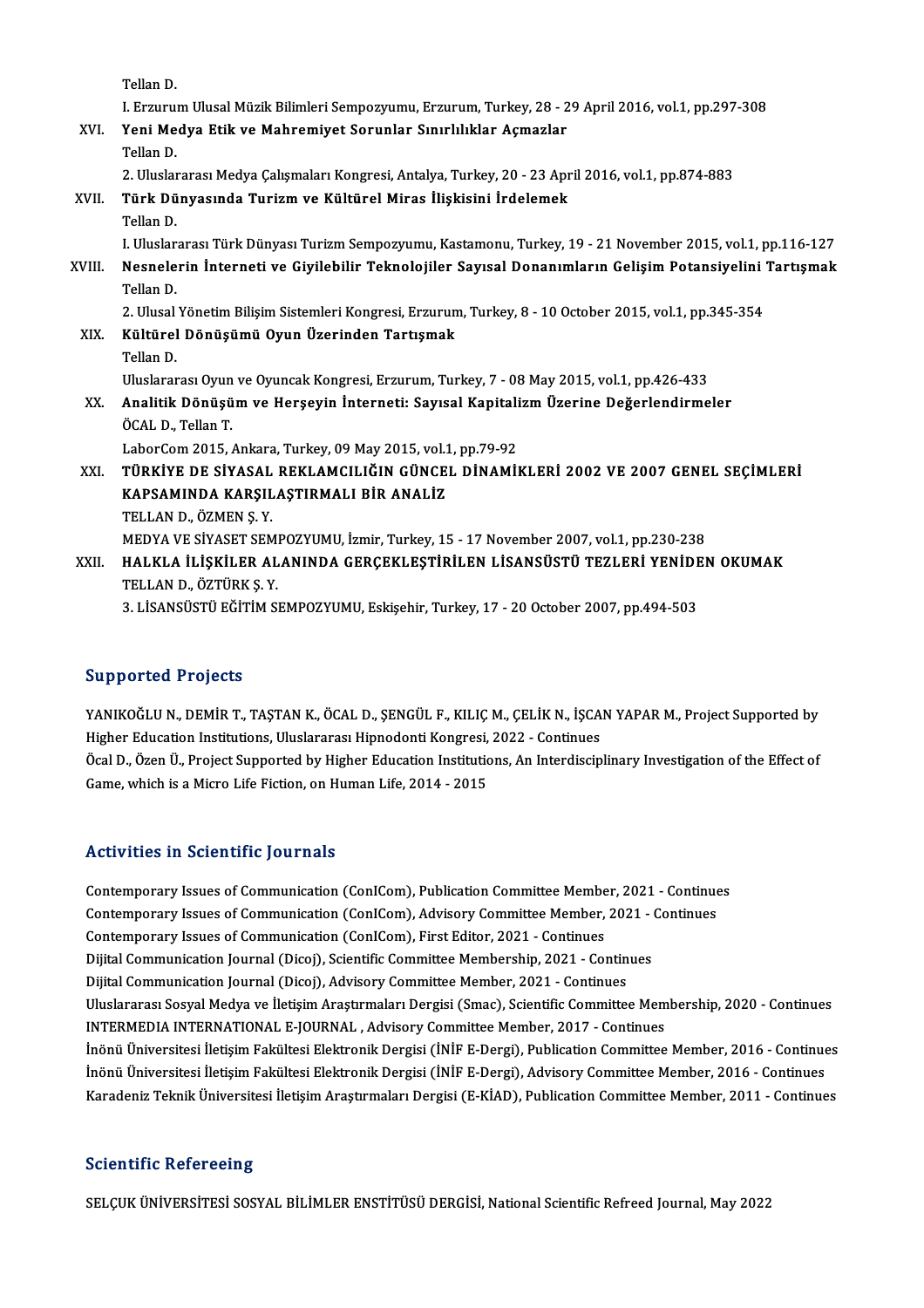KİLAD, Other Journals, March 2022

AkdenizÜniversitesi İletişimFakültesiDergisi,NationalScientificRefreed Journal,March 2022 KİLAD, Other Journals, March 2022<br>Akdeniz Üniversitesi İletişim Fakültesi Dergisi, National Scientific Refreed Journal, March 2022<br>PAMUKKALE ÜNİVERSİTESİ SOSYAL BİLİMLER ENSTİTÜSÜ DERGİSİ, National Scientific Refreed Journ Akdeniz Üniversitesi İletişim Fakültesi Dergisi, National Scientific Refreed Journal, March 2022<br>PAMUKKALE ÜNİVERSİTESİ SOSYAL BİLİMLER ENSTİTÜSÜ DERGİSİ, National Scientific Refreed Journal<br>İnönü Üniversitesi İletişim Fak PAMUKKALE ÜNIVERSITESI SOSYAL BILIMLER ENSTITÜSÜ DERGISI, National Scientific Re<br>İnönü Üniversitesi İletişim Fakültesi Elektronik Dergisi (İNİF E-Dergi), Other Journals, Nov<br>Uluslararası Sosyal Medya ve İletişim Araştırmal İnönü Üniversitesi İletişim Fakültesi Elektronik Dergisi (İNİF E-Dergi), Other Journals, November 2021<br>Uluslararası Sosyal Medya ve İletişim Araştırmaları Dergisi, Other journals, October 2021<br>Akdeniz Üniversitesi İletişim Uluslararası Sosyal Medya ve İletişim Araştırmaları Dergisi, Other journals, October 2021 Akdeniz Üniversitesi İletişim Fakültesi Dergisi, National Scientific Refreed Journal, October 2021<br>SELÇUK İLETİŞİM, National Scientific Refreed Journal, September 2021<br>ATATÜRK ÜNİVERSİTESİ SOSYAL BİLİMLER ENSTİTÜSÜ DERGİSİ SELÇUK İLETİŞİM, National Scientific Refreed Journal, September 2021<br>ATATÜRK ÜNİVERSİTESİ SOSYAL BİLİMLER ENSTİTÜSÜ DERGİSİ, National Scientific Refree<br>Anadolu Üniversitesi Sosyal Bilimler Dergisi, National Scientific Refr Anadolu Üniversitesi Sosyal Bilimler Dergisi, National Scientific Refreed Journal, July 2021<br>Intermedia International E-Journal, Other journals, June 2021 Anadolu Üniversitesi Sosyal Bilimler Dergisi, National Scientific Refreed Journal, July 2021<br>Intermedia International E-Journal, Other journals, June 2021<br>Gümüşhane Üniversitesi Sosyal Bilimler Enstitüsü Elektronik Dergisi Intermedia International E-Journal, Other journals, June 2021<br>Gümüşhane Üniversitesi Sosyal Bilimler Enstitüsü Elektronik Dergisi, National Scientific Refreed Journal, June<br>Project Supported by Higher Education Institution Gümüşhane Üniversitesi Sosyal Bilimler Enstitüsü Elektronik Dergisi, National Scientific Refreed Journal, June 20<br>Project Supported by Higher Education Institutions, BAP Research Project, Ege University, Turkey, June 2021<br> Project Supported by Higher Education Institutions, BAP Research Project, Ege University, Turkey, Jun<br>KAFKAS ÜNIVERSİTESİ SOSYAL BİLİMLER ENSTİTÜSÜ DERGİSİ, National Scientific Refreed Journal, Ap<br>İnönü Üniversitesi İletiş KAFKAS ÜNİVERSİTESİ SOSYAL BİLİMLER ENSTİTÜSÜ DERGİSİ, National Scientific Refreed Journal, April 2<br>İnönü Üniversitesi İletişim Fakültesi Elektronik Dergisi (İNİF E-Dergi), Other Journals, February 2021<br>Project Supported b İnönü Üniversitesi İletişim Fakültesi Elektronik Dergisi (İNİF E-Dergi<br>Project Supported by Higher Education Institutions, BAP MSc, Trabzo<br>Intermedia International E-Journal, Other journals, November 2020<br>Karadanir Telmik Project Supported by Higher Education Institutions, BAP MSc, Trabzon University, Turkey, February 2021<br>Intermedia International E-Journal, Other journals, November 2020 Intermedia International E-Journal, Other journals, November 2020<br>Karadeniz Teknik Üniversitesi İletişim Araştırmaları Dergisi (E-KİAD), Other Journals, November 2020<br>GÜMÜŞHANE ÜNİVERSİTESİ İLETİŞİM FAKÜLTESİ ELEKTRONİK DE Karadeniz Teknik Üniversitesi İletişim Araştırmaları Dergisi (E-KİAD), Other Journals, November 2020<br>GÜMÜŞHANE ÜNİVERSİTESİ İLETİŞİM FAKÜLTESİ ELEKTRONİK DERGİSİ, National Scientific Refreed Jo<br>2020<br>ANASAY, Other Journals, GÜMÜŞHANE ÜNİVERSİTESİ İLETİŞİ<br>2020<br>ANASAY, Other Journals, June 2020<br>Karadariz Telmik Üniversitesi İletisi 2020<br>ANASAY, Other Journals, June 2020<br>Karadeniz Teknik Üniversitesi İletişim Araştırmaları Dergisi (E-KİAD), Other Journals, May 2020<br>SELCUK ÜNİVERSİTESI SOSYAL RİLİMLER MESLEK YÜKSEKOKULU DERCİSİ National Scientific B SELÇUK ÜNİVERSİTESİ SOSYAL BİLİMLER MESLEK YÜKSEKOKULU DERGİSİ, National Scientific Refreed Journal,<br>February 2020 Karadeniz Tekni<br>SELÇUK ÜNİVEF<br>February 2020<br>İnönü Üniversit SELÇUK ÜNIVERSİTESİ SOSYAL BİLİMLER MESLEK YÜKSEKOKULU DERGİSİ, National Scientific Refree<br>February 2020<br>İnönü Üniversitesi İletişim Fakültesi Elektronik Dergisi (İNİF E-Dergi), Other Journals, February 2020<br>SELCUK ÜNİVERS SELÇUK ÜNİVERSİTESİ SOSYAL BİLİMLER MESLEK YÜKSEKOKULU DERGİSİ, National Scientific Refreed Journal,<br>November 2019 İnönü Üniversites<br>SELÇUK ÜNİVERS<br>November 2019<br>SELCUK ÜNİVERS SELÇUK ÜNİVERSİTESİ SOSYAL BİLİMLER MESLEK YÜKSEKOKULU DERGİSİ, National Scientific Refreed Journal,<br>November 2019<br>SELÇUK ÜNİVERSİTESİ SOSYAL BİLİMLER MESLEK YÜKSEKOKULU DERGİSİ, National Scientific Refreed Journal, Octobe Nover<br>SELÇU<br>2019<br>OPUS SELÇUK ÜNİVERSİTESİ SOSYAL BİLİMLER MESLEK YÜKSEKOKULU DERGİSİ, National Scientific<br>2019<br>OPUS Uluslararası Toplum Araştırmaları Dergisi, National Scientific Refreed Journal, July 2019<br>ATATÜPK İLETİSİM DERÇİSI National Scie 2019<br>OPUS Uluslararası Toplum Araştırmaları Dergisi, National Scientific Refreed<br>ATATÜRK İLETİŞİM DERGİSİ, National Scientific Refreed Journal, July 2019<br>MAVİ ATLAS National Scientific Refreed Journal, July 2019 OPUS Uluslararası Toplum Araştırmaları Dergisi, National Schaft<br>ATATÜRK İLETİŞİM DERGİSİ, National Scientific Refreed Journal, July<br>2019<br>Akdanir Üniversitesi İletisim Fakültesi Dergisi, National Scien ATATÜRK İLETİŞİM DERGİSİ, National Scientific Refreed Journal, July 2019<br>MAVİ ATLAS, National Scientific Refreed Journal, July 2019<br>Akdeniz Üniversitesi İletişim Fakültesi Dergisi, National Scientific Refreed Journal, Marc MAVİ ATLAS, National Scientific Refreed Journal, July 2019<br>Akdeniz Üniversitesi İletişim Fakültesi Dergisi, National Scientific Refreed Journal, I<br>ATATÜRK İLETİŞİM DERGİSİ, National Scientific Refreed Journal, November 201 Akdeniz Üniversitesi İletişim Fakültesi Dergisi, National Scientific Refreed Journ<br>ATATÜRK İLETİŞİM DERGİSİ, National Scientific Refreed Journal, November 20<br>ATATÜRK İLETİŞİM DERGİSİ, National Scientific Refreed Journal, A ATATÜRK İLETİŞİM DERGİSİ, National Scientific Refreed Journal, November 2018<br>ATATÜRK İLETİŞİM DERGİSİ, National Scientific Refreed Journal, August 2018<br>E-KİAD Dergisi, National Scientific Refreed Journal, July 2018 GÜMÜŞHANEÜNİVERSİTESİ İLETİŞİMFAKÜLTESİELEKTRONİKDERGİSİ,NationalScientificRefreed Journal, July2018 E-KİAD Dergisi, National Scientific Refreed Journal, July 2018<br>GÜMÜŞHANE ÜNİVERSİTESİ İLETİŞİM FAKÜLTESİ ELEKTRONİK DERGİSİ, National Scientific Refree<br>TRAKYA ÜNİVERSİTESİ SOSYAL BİLİMLER DERGİSİ, National Scientific Refre GÜMÜŞHANE ÜNİVERSİTESİ İLETİŞİM FAKÜLTESİ ELEKTRONİK DERGİSİ, National Scientific Refreed Journal, July 2018<br>TRAKYA ÜNİVERSİTESİ SOSYAL BİLİMLER DERGİSİ, National Scientific Refreed Journal, April 2018<br>GÜMÜŞHANE ÜNİVERSİTE TRAKYA ÜN<br>GÜMÜŞHAN<br>April 2018<br>ATATÜPK Ü GÜMÜŞHANE ÜNİVERSİTESİ SOSYAL BİLİMLER ENSTİTÜSÜ ELEKTRONİK DERGİSİ, National Scientific Refreed Jour<br>April 2018<br>ATATÜRK ÜNİVERSİTESİ SOSYAL BİLİMLER ENSTİTÜSÜ DERGİSİ, National Scientific Refreed Journal, March 2018<br>ATATÜ April 2018<br>ATATÜRK ÜNİVERSİTESİ SOSYAL BİLİMLER ENSTİTÜSÜ DERGİSİ, National Scientific Refreed Journal, March 2018<br>ATATÜRK ÜNİVERSİTESİ SOSYAL BİLİMLER ENSTİTÜSÜ DERGİSİ, National Scientific Refreed Journal, January 2018<br>A ATATÜRK ÜNİVERSİTESİ SOSYAL BİLİMLER ENSTİTÜSÜ DERGİSİ, National Scienti<br>ATATÜRK ÜNİVERSİTESİ SOSYAL BİLİMLER ENSTİTÜSÜ DERGİSİ, National Scienti<br>ATATÜRK İLETİŞİM DERGİSİ, National Scientific Refreed Journal, December 2017 ATATÜRK ÜNİVERSİTESİ SOSYAL BİLİMLER ENSTİTÜSÜ DERGİSİ, National Scientif<br>ATATÜRK İLETİŞİM DERGİSİ, National Scientific Refreed Journal, December 2017<br>ATATÜRK İLETİŞİM DERGİSİ, National Scientific Refreed Journal, November ATATÜRK İLETİŞİM DERGİSİ, National Scientific Refreed Journal, December 2017<br>ATATÜRK İLETİŞİM DERGİSİ, National Scientific Refreed Journal, November 2017<br>ATATÜRK İLETİŞİM DERGİSİ, National Scientific Refreed Journal, Novem ATATÜRK İLETİŞİM DERGİSİ, National Scientific Refreed Journal, November<br>ATATÜRK İLETİŞİM DERGİSİ, National Scientific Refreed Journal, November<br>ATATÜRK İLETİŞİM DERGİSİ, National Scientific Refreed Journal, June 2017<br>İnönü ATATÜRK İLETİŞİM DERGİSİ, National Scientific Refreed Journal, November 2017<br>ATATÜRK İLETİŞİM DERGİSİ, National Scientific Refreed Journal, June 2017<br>İnönü Üniversitesi İletişim Fakültesi Elektronik Dergisi (İNİF E-Dergi),

## **Tasks In Event Organizations**

Öcal D., Sincan S., ULUSLARARASI HİPNODONTİ KONGRESİ, Scientific Congress, Erzurum, Turkey, Nisan 2022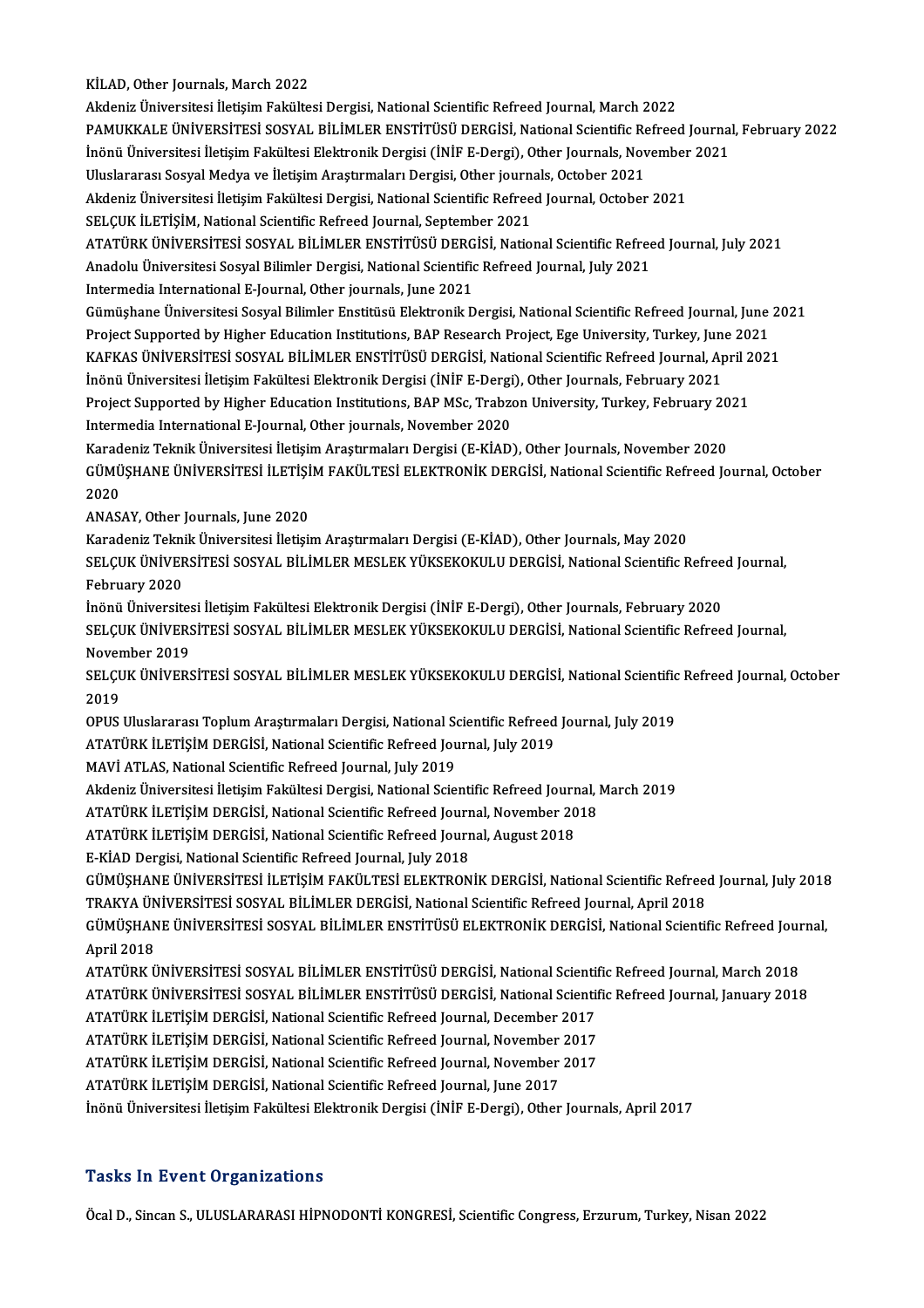Küçük Durur E., Kurudirek F., Balcı Akpınar R., Karaca N., Ejder Apay S., Ergüney S., Aydın A., Kanbur A., Öcal D., Ercoşkun<br>Sanal H. K., 8 Mart Dünya Kadınlar Günü Sanatçal Etkinliği, Art Activities, Ergunum, Turkay, Mart Küçük Durur E., Kurudirek F., Balcı Akpınar R., Karaca N., Ejder Apay S., Ergüney S., Aydın A., Kanbur A.<br>Şenol H. K. , 8 Mart Dünya Kadınlar Günü Sanatsal Etkinliği, Art Activities, Erzurum, Turkey, Mart 2022<br>Öqel D. 7th Küçük Durur E., Kurudirek F., Balcı Akpınar R., Karaca N., Ejder Apay S., Ergüney S., Aydın A., Kanbur A., Öcal D., Ercoşkı<br>Şenol H. K. , 8 Mart Dünya Kadınlar Günü Sanatsal Etkinliği, Art Activities, Erzurum, Turkey, Mart Şenol H. K. , 8 Mart Dünya Kadınlar Günü Sanatsal Etkinliği, Art Activities, Erzurum, Turkey, Mart 2022<br>Öcal D., 7th International Congress of Communication in the New World , Scientific Congress, İzmir, Turkey, Mart 2022

Öcal D., 17. Kar Film Festivali, Art Activities, Erzurum, Turkey, Aralık 2021

Öcal D., 6th International Congress of Communication in the New World, Scientific Congress, Baku, Azerbaijan, Eylül<br>2021 Öcal D., 6th International Congress of Communication in the New World, Scientific Congress, Baku, Azerbaijan, Eylül<br>2021<br>Öcal D., 5th International Congress of Communication in the New World , Scientific Congress, İstanbul

2021<br>Öcal D<br>2021<br>Öcal D Öcal D., 5th International Congress of Communication in the New World , Scientific Congress, İstanbul<br>2021<br>Öcal D., 4. Uluslararası Yeni Dünyada İletişim Kongresi, Scientific Congress, Tokyo, Japan, Şubat 2021<br>Öcal D., 3.

2021<br>Öcal D., 4. Uluslararası Yeni Dünyada İletişim Kongresi, Scientific Congress, Tokyo, Japan, Şubat 2021<br>Öcal D., 3. Uluslararası Yeni Dünyada İletişim Kongresi, Scientific Congress, New York, United States Of America, Öcal D<br>Öcal D<br>2020<br>Öcal D Öcal D., 3. Uluslararası Yeni Dünyada İletişim Kongresi, Scientific Congress, New York, United States Of<br>2020<br>Öcal D., 2. Uluslararası Yeni Dünyada İletişim Kongresi, Scientific Congress, Adana, Turkey, Ekim 2020<br>Öcal D.,

2020<br>Öcal D., 2. Uluslararası Yeni Dünyada İletişim Kongresi, Scientific Congress, Adana, Turkey, Ekim 2020<br>Öcal D., International Brand and Brand City Congress, Scientific Congress, Gümüşhane, Turkey, Nisan 2018

Öcal D., 2. Uluslararası Yeni Dünyada İletişim Kongresi, Scientific Congress, Adana, Turkey, Ekim 2020<br>Öcal D., International Brand and Brand City Congress, Scientific Congress, Gümüşhane, Turkey, Nisan 201<br>Öcal D., Ün H., Öcal D., International Brand and Brand City Congress, Scientific Congress, Gümüşhane, Turkey, Nisa<br>Öcal D., Ün H., Uluslararası Oyun ve Oyuncak Kongresi, Scientific Congress, Erzurum, Turkey, Mayıs<br>Öcal D., Gülmenin Arkeol

Öcal D., Gülmenin Arkeolojisi ve Medyada Mizah, Scientific Congress, Erzurum, Turkey, Mayıs 2010<br>Edit Congress and Symposium Activities

INTERNATIONAL HYPNODONTIS CONGRESS, Session Moderator, Erzurum, Turkey, 2022 2012 SONG. 600 MM OJ MPOOMM NORVICOS<br>INTERNATIONAL HYPNODONTIS CONGRESS , Session Moderator, Erzurum, Turkey, 2022<br>7TH INTERNATIONAL 'COMMUNICATION IN THE NEW WORLD' CONGRESS, Moderator, İzmir, Turkey, 2022<br>7TH INTERNATION INTERNATIONAL HYPNODONTIS CONGRESS , Session Moderator, Erzurum, Turkey, 2022<br>7TH INTERNATIONAL 'COMMUNICATION IN THE NEW WORLD' CONGRESS, Moderator, İzmir, Turkey, 202<br>7TH INTERNATIONAL 'COMMUNICATION IN THE NEW WORLD' CO 7TH INTERNATIONAL 'COMMUNICATION IN THE NEW WORLD' CONGRESS, Moderator, İzmir, Turkey, 2022<br>7TH INTERNATIONAL 'COMMUNICATION IN THE NEW WORLD' CONGRESS, Panelists, İzmir, Turkey, 2022<br>5TH INTERNATIONAL "COMMUNICATION IN TH 7TH INTERNATIONAL 'COMMUNICATION IN THE NEW WORLD' CONGRESS, Panelists, İzmir, Turkey, 2022<br>5TH INTERNATIONAL "COMMUNICATION IN THE NEW WORLD" CONGRESS, Panelists, İstanbul, Turkey, 2021<br>5TH INTERNATIONAL "COMMUNICATION IN 5TH INTERNATIONAL "COMMUNICATION IN THE NEW WORLD" CONGRESS, Panelist<br>5TH INTERNATIONAL "COMMUNICATION IN THE NEW WORLD" CONGRESS, Modera<br>HALKLA İLİŞKİLER EĞİTİMİ ÇALIŞTAYI, Session Moderator, Erzurum, Turkey, 2021<br>4TH INT 5TH INTERNATIONAL "COMMUNICATION IN THE NEW WORLD" CONGRESS, Moderator, İstanbul, Turkey, 2<br>HALKLA İLİŞKİLER EĞİTİMİ ÇALIŞTAYI, Session Moderator, Erzurum, Turkey, 2021<br>4TH INTERNATIONAL "COMMUNICATION IN THE NEW WORLD" CO HALKLA İLİŞKİLER EĞİTİMİ ÇALIŞTAYI, Session Moderator, Erzurum, Turkey, 2021<br>4TH INTERNATIONAL "COMMUNICATION IN THE NEW WORLD" CONGRESS, Panelists, Tokyo, Japan, 2021<br>4TH INTERNATIONAL "COMMUNICATION IN THE NEW WORLD" CON 4TH INTERNATIONAL "COMMUNICATION IN THE NEW WORLD" CONGRESS, Panelists, Tokyo, Japan, 2021<br>4TH INTERNATIONAL "COMMUNICATION IN THE NEW WORLD" CONGRESS, Moderator, Tokyo, Japan, 20<br>AL-FARABİ 4. ULUSLARARASI SOSYAL BİLİMLER 4TH INTERNATIONAL "COMMUNICATION IN THE NEW WORLD" CONGRESS, Moderator, Tokyo, Japan<br>AL-FARABI 4. ULUSLARARASI SOSYAL BILIMLER KONGRESI, Session Moderator, Erzurum, Turkey, 20<br>AL FARABI 4th INTERNATIONAL CONGRESS OF SOCIAL AL-FARABİ 4. ULUSLARARASI SOSYAL BİLİMLER KONGRESİ, Session Moderator, Erzurum, Turkey, 20<br>AL FARABI 4th INTERNATIONAL CONGRESS OF SOCIAL SCIENCES, Panelists, Erzurum, Turkey, 2019<br>AL FARABI 4th INTERNATIONAL CONGRESS OF S AL FARABI 4th INTERNATIONAL CONGRESS OF SOCIAL SCIENCES, Panelists, Erzurum, Turkey, 2019<br>AL FARABI 4th INTERNATIONAL CONGRESS OF SOCIAL SCIENCES, Panelists, Erzurum, Turkey, 2019<br>AKDENİZ 1. ULUSLARARASI MULTİDİSİPLİNER ÇA AL FARABI 4th INTERNATIONAL CONGRESS OF SOCIAL SCIENCES, Panelists, Erzurum, Turk<br>AKDENIZ 1. ULUSLARARASI MULTIDISIPLINER ÇALIŞMALAR KONGRESI, Session Moderato<br>Akdeniz 1. Uluslararası Multidisipliner Çalışmalar Kongresi, P AKDENİZ 1. ULUSLARARASI MULTİDİSİPLİNER ÇALIŞMALAR KONGRESİ, Sessi<br>Akdeniz 1. Uluslararası Multidisipliner Çalışmalar Kongresi, Panelists, Mersin, T<br>IKSAD 3. Uluslararası Sosyal Bilimler Kongresi, Panelists, Adana, Turkey, Akdeniz 1. Uluslararası Multidisipliner Çalışmalar Kongresi, Panelists, Mersin, Turkey, 2019<br>IKSAD 3. Uluslararası Sosyal Bilimler Kongresi, Panelists, Adana, Turkey, 2019<br>Çukurova Uluslararası Multidisipliner Çalışmalar K 16th International Symposium Communication in the Millennium, Panelists, Eskişehir, Turkey, 2018

## Awards

Öcal D., Koca S., 10. İKSAD Bilim Ödülleri, İksad, December 2019

## Visual Activities

ÖcalD.,OzonTedavisi,Radio Program,2022 -2022 ÖcalD.,Bezm-iAlemdenKamışlığa:Ney,Documentary,2022 -2022 Öcal D., Ozon Tedavisi, Radio Program, 2022 - 2022<br>Öcal D., Bezm-i Alemden Kamışlığa: Ney, Documentary, 2022 - 2022<br>Öcal D., BİR AĞAÇ BİN YAŞAM RADYO PROGRAMI, Radio Program, 2022 - 2022<br>Öcal D., HED GERENİN BİR ERESİ OLMA Öcal D., HER GEBENİN BİR EBESİ OLMALI (ULUSAL GEBELİK HAFTASI ETKİNLİĞİ), Radio Program, 2022 - 2022<br>Öcal D., Eller Hayallere Uzansın (Radyo Kamu Spotu), Advertising Film, 2021 - 2022 Öcal D., BİR AĞAÇ BİN YAŞAM RADYO PROGRAMI, Radio Program, 2022 - 2022<br>Öcal D., HER GEBENİN BİR EBESİ OLMALI (ULUSAL GEBELİK HAFTASI ETKİNLİĞİ), I<br>Öcal D., Eller Hayallere Uzansın (Radyo Kamu Spotu), Advertising Film, 2021 Öcal D., HER GEBENİN BİR EBESİ OLMALI (ULUSAL GEBELİK HAFTASI ETKİNLİĞİ), R<br>Öcal D., Eller Hayallere Uzansın (Radyo Kamu Spotu), Advertising Film, 2021 - 2022<br>Öcal D., Yaşamım Kemerimle Emniyette (Kamu Spotu), Advertising Öcal D., Eller Hayallere Uzansın (Radyo Kamu Spotu), Advertising Film, 202<br>Öcal D., Yaşamım Kemerimle Emniyette (Kamu Spotu), Advertising Film, 20:<br>Öcal D., Cam Tasarım Atölyesi (Reklam filmi), Advertising Film, 2021 - 202